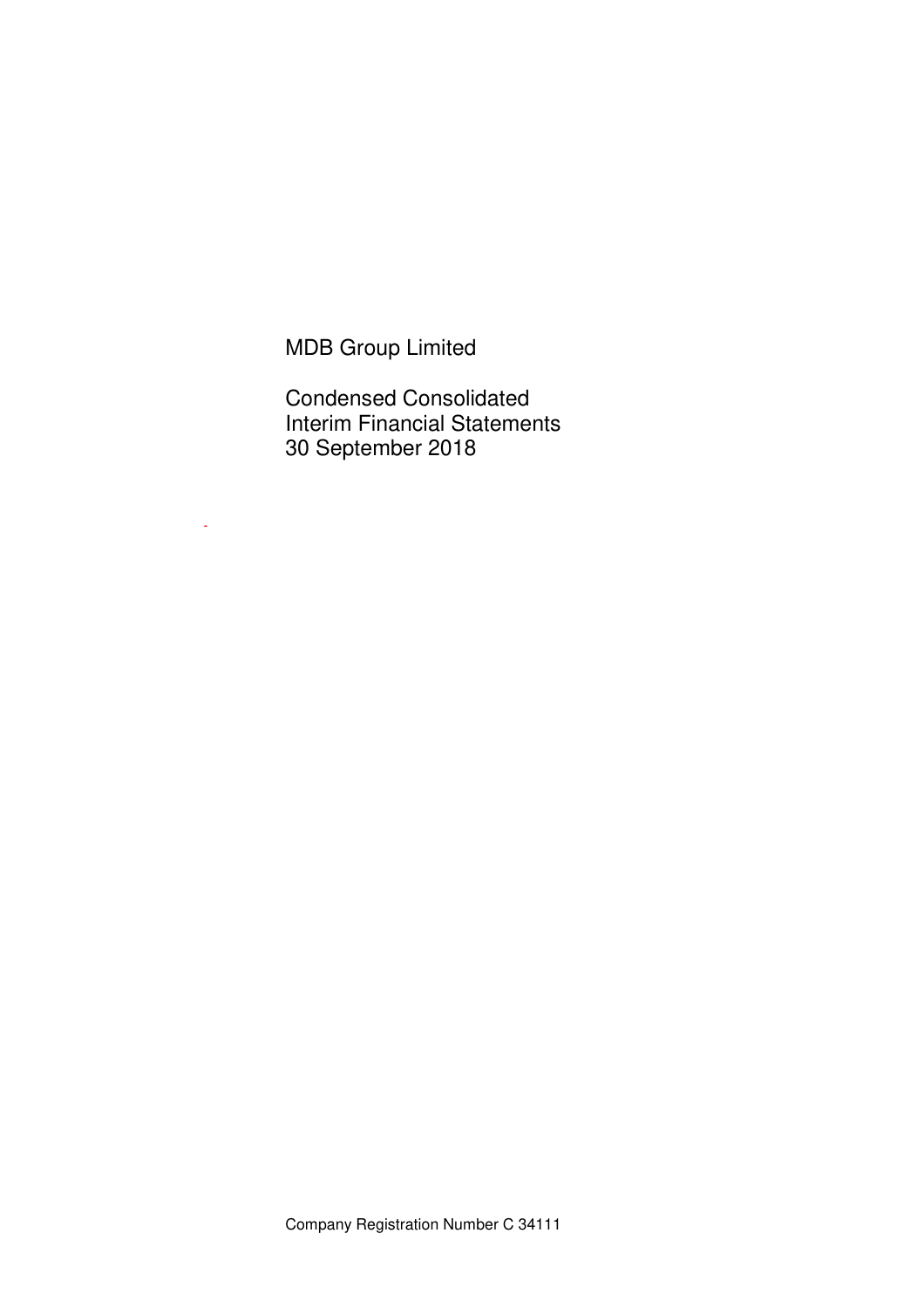|                                                                  | Pages     |
|------------------------------------------------------------------|-----------|
| Interim directors' report                                        | $1 - 4$   |
| Condensed consolidated interim financial statements:             |           |
| Condensed consolidated interim statement of financial position   | $5 - 6$   |
| Condensed consolidated interim statement of comprehensive income | 7         |
| Condensed consolidated interim statement of changes in equity    | $8 - 9$   |
| Condensed consolidated interim statement of cash flows           | $10 - 11$ |
| Notes to the condensed consolidated interim financial statements | $12 - 33$ |
|                                                                  |           |

Independent auditors' report on review of condensed consolidated interim financial statements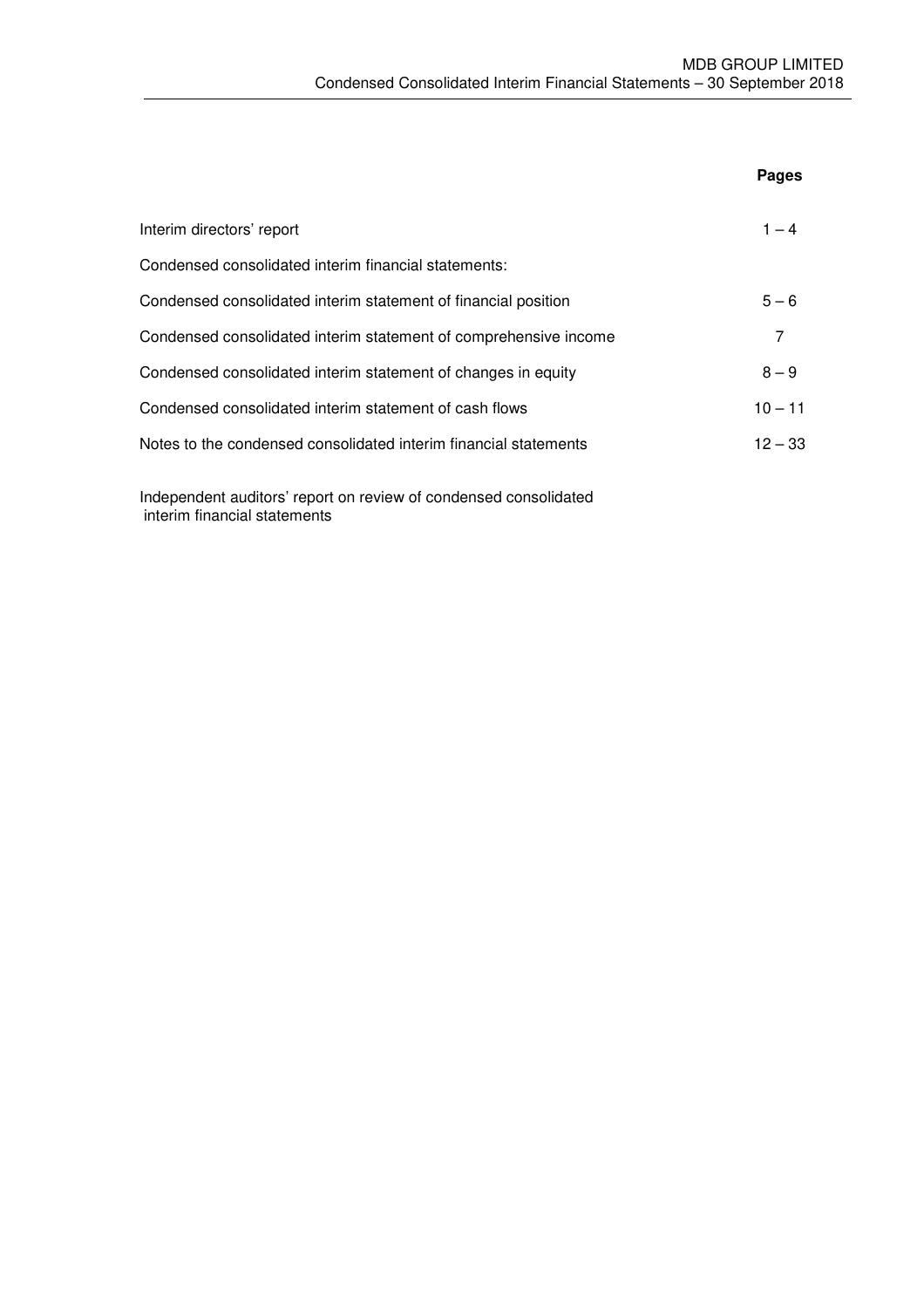## **Interim directors' report**

The directors present their interim financial statements of MDB Group Limited ("the Company") and its subsidiary that comprises MeDirect Bank (Malta) plc ("MeDirect Malta") and its principal subsidiary MeDirect Bank S.A ("MeDirect Belgium") (together referred to as the "Group" or "MDB Group") for the six month period ended 30 September 2018.

## **Principal Activities**

The principal activities of the Group comprise lending to international corporates and the provision of banking services primarily to the mass affluent sector in Malta and Belgium, focusing primarily on term deposit savings and wealth management, as well as local corporate banking in Malta.

## **Financial Performance**

The Group reported a profit after tax of  $E12.1$  million for the six months ended 30 September 2018 compared with €9.5 million for the same period last year. The Group registered growth both in its net interest income and its net fee and commission income as a result of growth in both its international lending business and its wealth management business. The current period's performance was negatively impacted by higher credit impairment charges.

During the six-months ended 30 September 2018, the Group registered net interest income of €33.7 million (30 September 2017: €31.2 million). Total operating income amounted to €37.8 million (30 September 2017: €34.3 million). Total operating expenses amounted to €25.1 million (30 September 2017: €24.1 million).

The Group continued to build its corporate lending activities both internationally and domestically. As at 30 September 2018, the Group's international and domestic loans and advances to customers ("Lending Portfolio") stood at €1.9 billion (31 March 2018: €1.7 billion), net of expected credit losses of €30.5 million (31 March 2018: collective impairment loss allowances of €5.6 million and specific impairment loss allowances of €17.0 million). In addition the Group had commitments of €433.4 million under revolving credit facilities as at 30 September 2018 (31 March 2018: €361.8 million) and other undrawn credit facilities of €52.5 million (31 March 2018: €74.7 million). As at 30 September 2018, the Group's investment portfolio, consisting of debt securities stood at €0.5 billion (31 March 2018: €0.6 billion).

#### **Business Development**

At the moment the Group is looking at broadening its asset base internationally to diversify both its risk and its income. The Group will enter new asset classes and new jurisdictions in thoughtful and well planned ways, building on its track record of both organic and inorganic growth.

On 1 February 2018, MeDirect Malta announced that the boards of directors of MeDirect Malta and Charts Investment Service Limited ("Charts") have each voted to merge Charts into MeDirect Malta, subject to receipt of all applicable regulatory approvals and completion of all legal requirements. On 1 April 2018 the shares held by MDB Group Limited in Charts were transferred to MeDirect Malta. With effect from 1 April 2018, the merger between MeDirect Malta and Charts became effective for accounting purposes. Thus all the transactions of Charts have been treated as being those of MeDirect Malta with effect from 1 April 2018.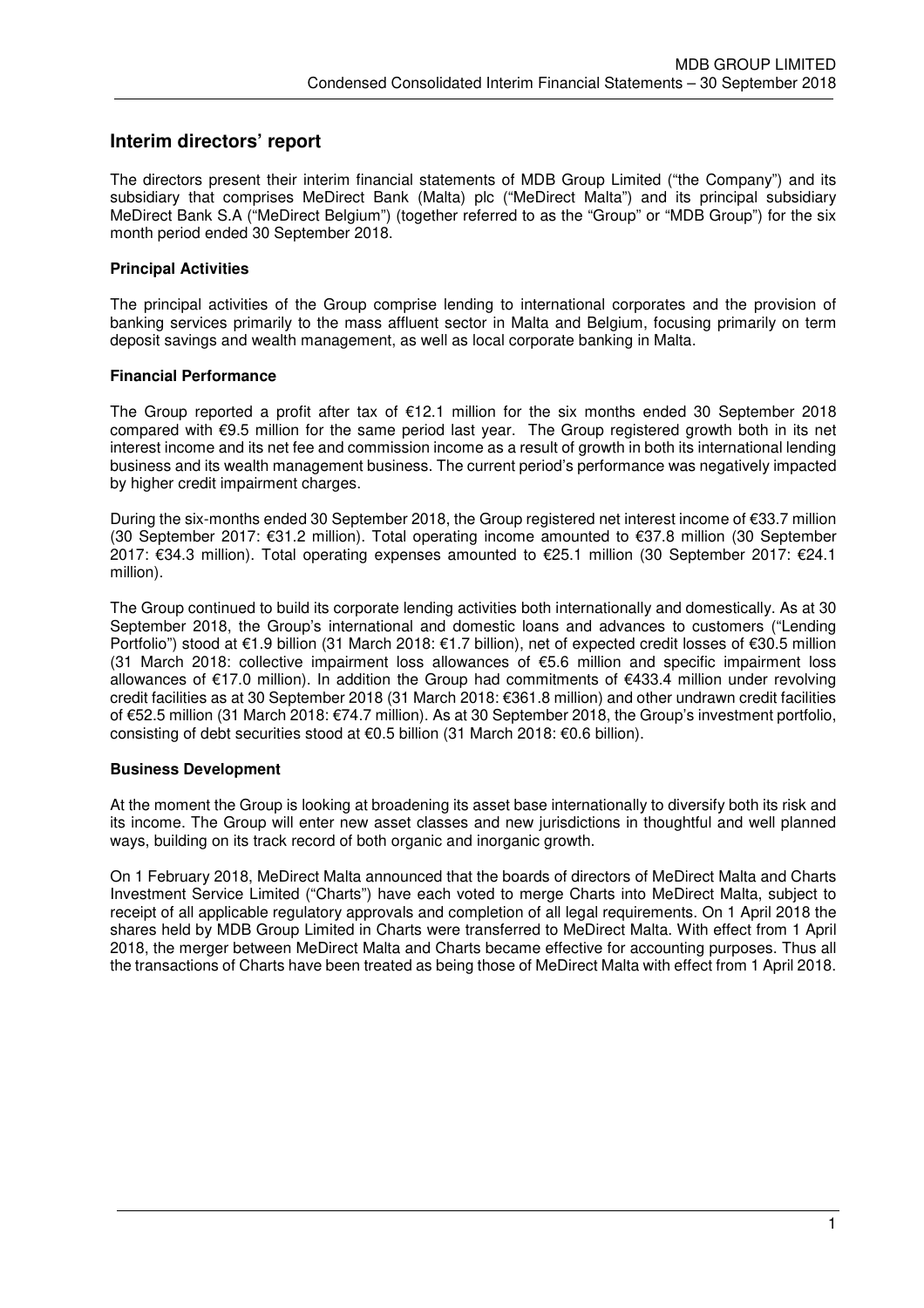## **Interim directors' report** - continued

## **Business Development** - continued

During the financial period ended 30 September 2018, the Group continued to implement its business plan with the aim of sustaining the Group's long-term profitability by building its international corporate lending portfolio and its deposit customer base in the mass affluent market both in Malta and Belgium and also with select corporates in Malta.

The Group also continues to make significant investments in technology that have allowed it to enhance its online banking and investment services for its customers, together with systems to support such services. Investment services include online execution of brokerage transactions in respect of equities, bonds and funds as well as foreign exchange execution capabilities. The Group also offers online retirement and investment planning capabilities, model portfolio analytical tools to enable customers to analyse portfolio and investment alternatives and a broad range of research and market data resources.

The Group continues to fund its portfolios through deposits and through the international wholesale financial markets. The Group's significant deposit base, both in Malta and in Belgium, has strengthened and made more robust the Group's funding platform. Access to the Eurex repo platform provides efficient funding for the Group. The Group's core deposit offering is a range of fixed-term and other term deposit savings products. As at 30 September 2018, the Group's deposit base reached €2.0 billion (31 March 2018: €2.0 billion). The Group's deposit base also provides a potential customer base for investment and wealth management products.

The Group's Lending Portfolio primarily consists of senior secured loans and revolving credit facilities to corporate borrowers domiciled in Western Europe. Substantially all loans and revolving credit facilities in the portfolio are denominated in euro or pound sterling and substantially all of the loans are floating rate instruments (some have interest rate floors embedded within the contracts) and would not be adversely affected by material changes in interest rates.

As part of the Group's funding strategy, MeDirect Malta had set up Grand Harbour I B.V. ("GH I"), a controlled special purpose entity which has been consolidated since the Group retained all the risks and rewards of the structure. GH I is funded through two intragroup loan facilities subscribed to by MeDirect Malta and MeDirect Belgium, without however changing MDB Group's overall risk on a consolidated basis. MeDirect Belgium and MeDirect Malta invested in GH I on a 75% - 25% basis with the tranche bought by MeDirect Belgium (the "Senior Loan") having a senior ranking vis-à-vis the facility taken up by MeDirect Malta (the "Junior Loan").

The MDB Group remains committed to operating with strong regulatory ratios and a robust liquidity position. For more information one may refer to the Pillar 3 reports issued by the MDB Group on a quarterly basis that are available on the Group's website.

The Regulatory Group, that is also considered a core domestic bank by the Central Bank of Malta, will continue to ensure that appropriate capital levels are maintained reflecting the economic environment and the challenges that the Group is faced with. The MDB Group is under the Single Supervisory Mechanism ("SSM") and the direct supervision of the European Central Bank ("ECB"). The Group is confident that it will continue to meet the high expectations of the ECB.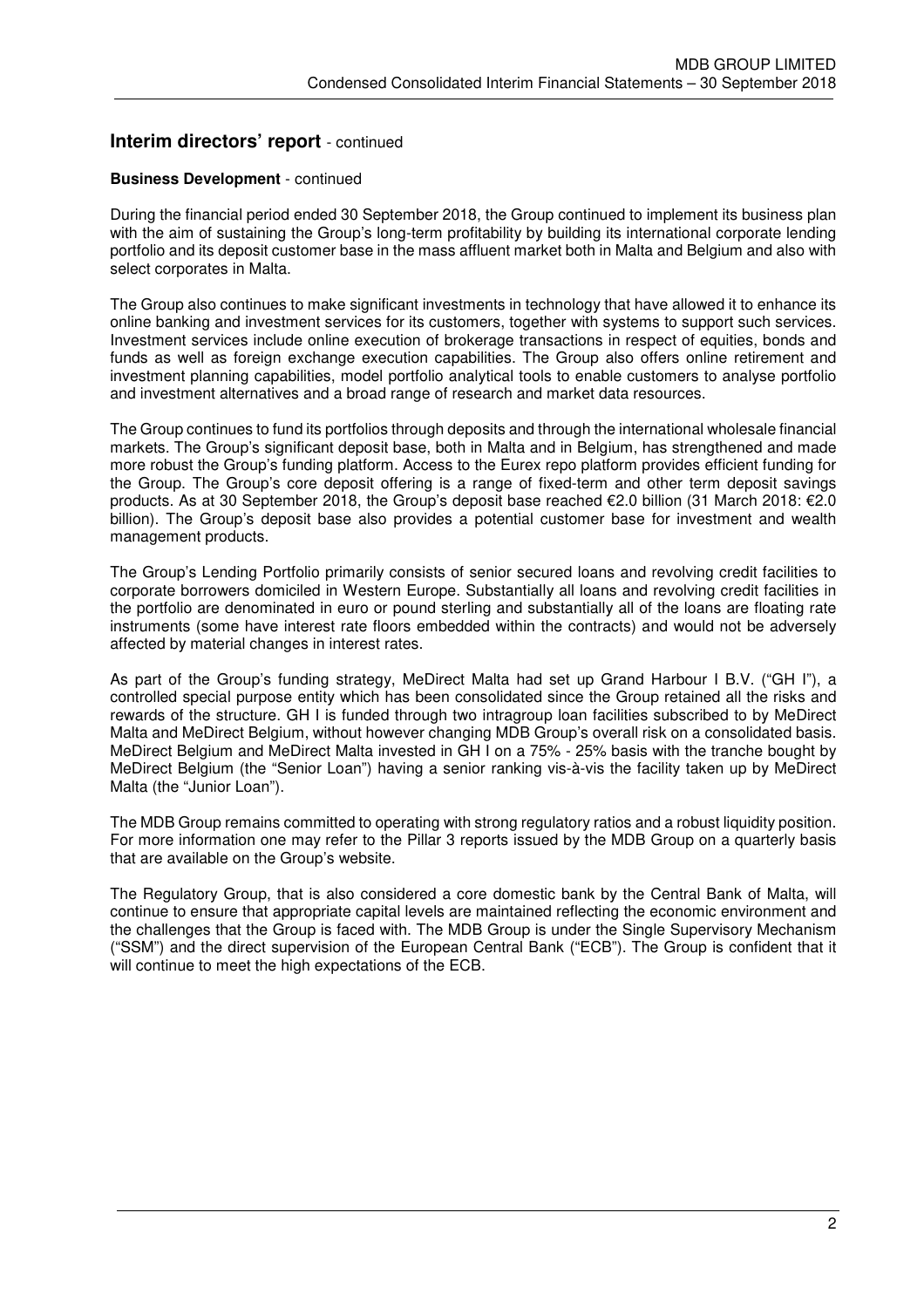## **Interim directors' report** - continued

#### **Dividends and reserves**

After adjusting the Reserve for General Banking Risks in accordance with the requirements of Banking Rule ("BR") 09 - Measures addressing credit risk arising from the assessment of the quality of asset portfolios of credit institutions authorised under the Maltese Banking Act (Cap. 371), the retained earnings of the Group amounted to €121.3 million (31 March 2018: €124.6 million).

By virtue of a shareholders' resolution dated 30 May 2018, MDB Group Limited approved and paid an interim dividend of €7.23 million.

#### **Outlook and future business developments**

The on-going robustness of capital and liquidity ratios provide a stable foundation from which to produce attractive and sustainable returns. The strategy that has been defined by the Board of Directors over the last few years has resulted in significant growth whilst producing attractive returns and an ability to invest in the capabilities of the Group notwithstanding the low interest rate environment.

Stability in the international capital markets results in a positive effect on the Group's wealth management and investment services businesses since greater investor confidence would lead to increased customer interest in the investment products offered by the Group.

The above should be construed in light of the fact that the Eurozone macroeconomic environment remains challenging, especially given the economic effects of the approaching UK Brexit, and that any reversal of the positive trends described above could have a negative effect on the Group's asset portfolios and businesses. Despite these ongoing challenges, the Group remains confident that its underlying strategy will continue to result in profitable growth. Furthermore, the Group is currently exploring new opportunities in order to diversify the Group's asset classes and the relative revenue streams.

As a result of the operations previously undertaken by Charts, MeDirect Malta will consolidate and expedite its Maltese wealth management business.

The Group has grown its corporate lending activities. The Group has recently been operating with a relatively stable leverage ratio and intends to continue to operate with a capital adequacy ratio in excess of the minimum capital requirements determined by Capital Requirements Directive ("CRD") IV and also in conformity with any other guidance issued by the Group's regulator, the ECB's joint Supervisory Team (the "JST").

The developments mentioned above enable the Board of Directors to look forward to the future with cautious optimism. Furthermore, at present the Group's shareholders are considering strategic options in relation to the Group, including a possible sale. A final decision of the outcome of this process has not been made, and it may or may not lead to a sale.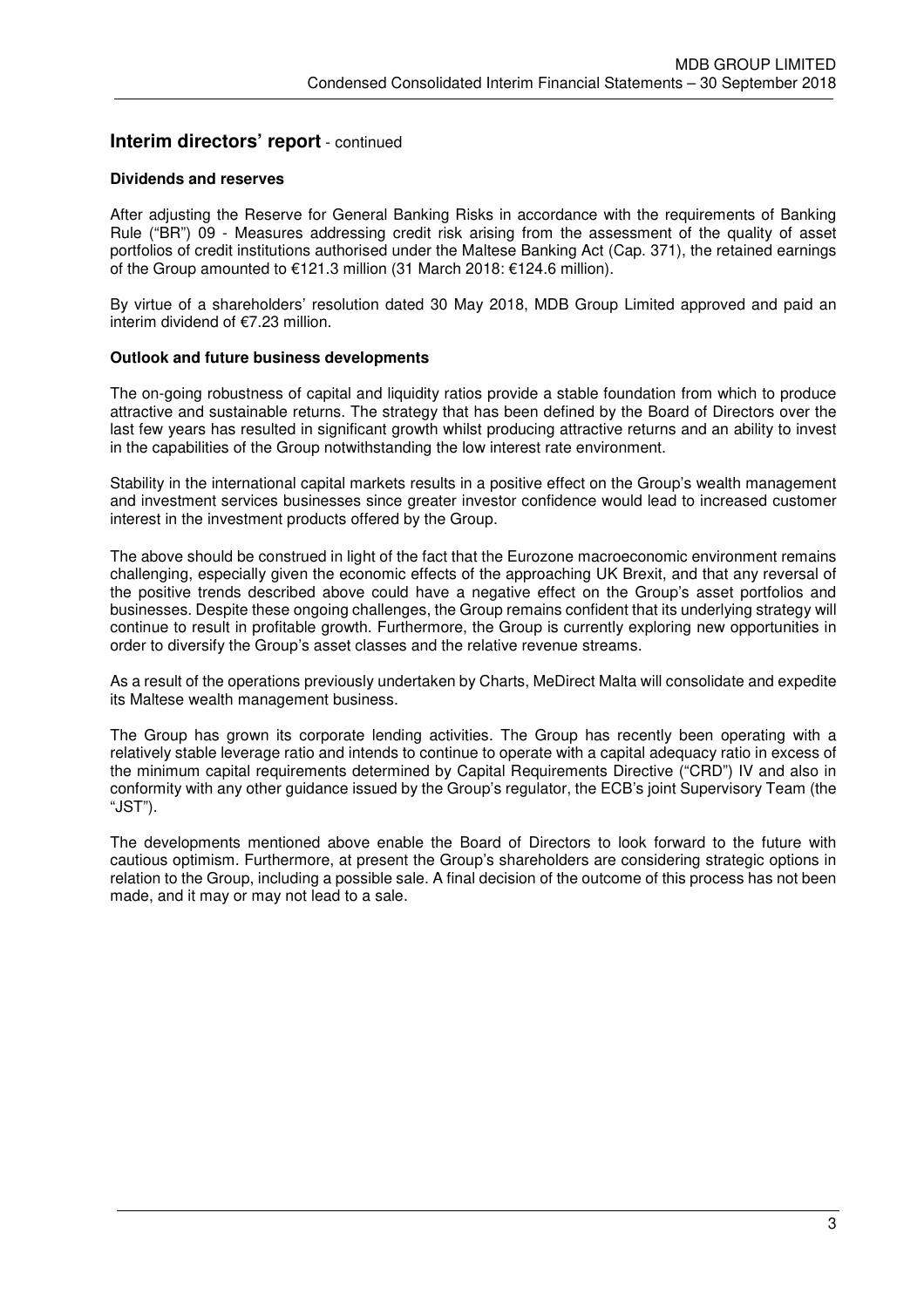## **Interim directors' report** - continued

## **Related parties**

There were no material changes in related party transactions from those detailed in the financial statements for the financial year ended 31 March 2018. During this period no further related party transactions materially affected the financial position or liquidity of the Group.

## **Events after the reporting date**

The Group was notified on 30 November 2018 that a debtor client had entered into an agreement that is expected to lead to the successful disposal of its business during the first quarter of 2019. The reported price at which this disposal is expected to occur would lead to the recovery, in total or to a material extent, of credit losses amounting to €3.5 million that have been recognised by the Group in earlier accounting periods on the account in question; and of unaccrued interest due thereon. The Group is awaiting further information to enable it to better assess the favourable impact of this transaction, which will be reflected in its results for the full financial year ending on 31 March 2019.

Approved by the Board on 3 December 2018 and signed on its behalf by:

Michael Bussey **Michael Bussey** Mark A. Watson *Chairman Director and Chief Executive Officer*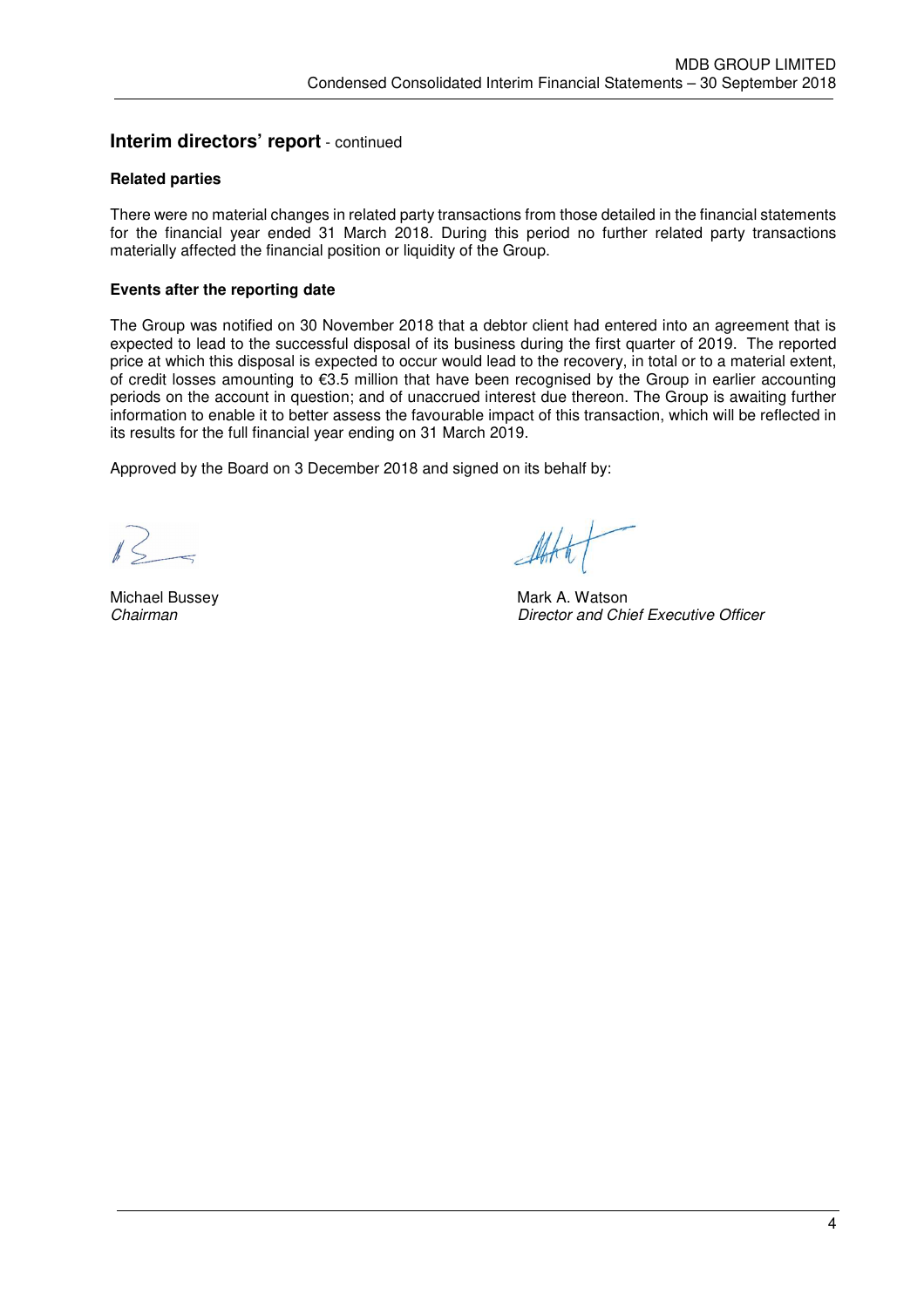# **Condensed consolidated interim statement of financial position**

|                                                | As at        | As at     |
|------------------------------------------------|--------------|-----------|
|                                                | 30 September | 31 March  |
|                                                | 2018         | 2018      |
|                                                | €000         | €000      |
| <b>ASSETS</b>                                  |              |           |
| Balances with Central Banks and cash           | 68,026       | 103,739   |
| Derivative financial instruments               | 1,046        | 470       |
| Loans and advances to financial institutions   | 111,415      | 113,654   |
| Loans and advances to customers                | 1,857,428    | 1,701,716 |
| Investments - Treasury                         | 544,816      | 560,245   |
| Property and equipment                         | 1,697        | 1,223     |
| Intangible assets                              | 4,633        | 3,051     |
| Non-current assets classified as held for sale | 1,785        | 1,785     |
| Current tax assets                             | 9,760        | 9,641     |
| Deferred tax assets                            | 26,683       | 18,970    |
| Prepayments and accrued income                 | 16,030       | 18,278    |
| Other assets                                   | 12,261       | 19,412    |
| <b>Total assets</b>                            | 2,655,580    | 2,552,184 |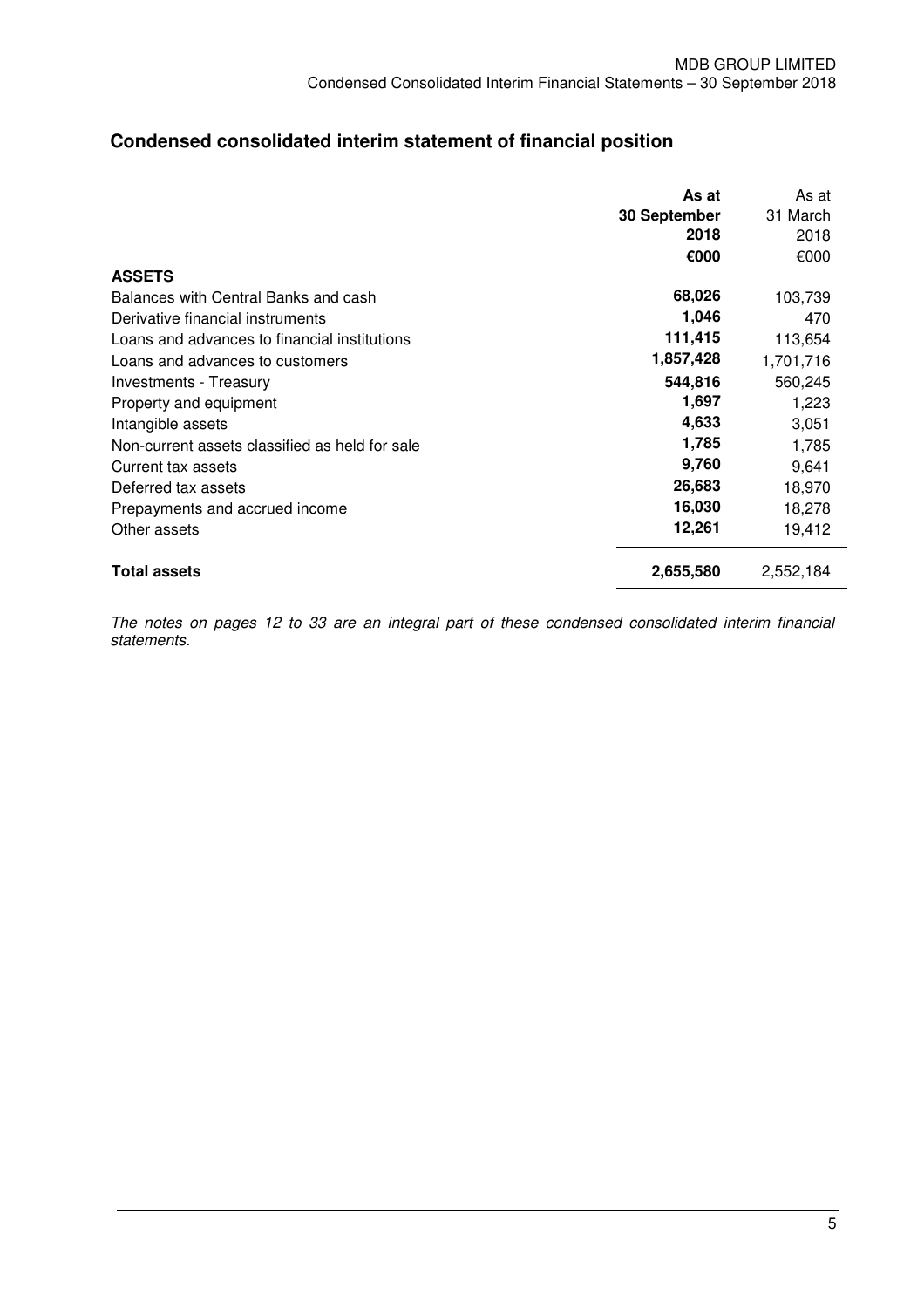# **Condensed consolidated interim statement of financial position** - continued

|                                                                           | As at        | As at     |
|---------------------------------------------------------------------------|--------------|-----------|
|                                                                           | 30 September | 31 March  |
|                                                                           | 2018         | 2018      |
|                                                                           | €000         | €000      |
| <b>EQUITY</b>                                                             |              |           |
| Called up issued share capital                                            | 55,738       | 55,738    |
| Share premium                                                             | 13,756       | 13,756    |
| Shareholders' contributions                                               | 136,300      | 136,300   |
| Reserve for general banking risks                                         | 1,856        | 1,694     |
| Other reserves                                                            | (1, 541)     | (3,056)   |
| Retained earnings                                                         | 121,342      | 124,552   |
| <b>Total equity</b>                                                       | 327,451      | 328,984   |
| <b>LIABILITIES</b>                                                        |              |           |
| Derivative financial instruments                                          | 2,297        | 3,581     |
| Amounts owed to financial institutions                                    | 248,075      | 126,428   |
| Amounts owed to customers                                                 | 1,967,360    | 1,979,159 |
| Subordinated liabilities                                                  | 66,876       | 66,949    |
| <b>Current tax liabilities</b>                                            | 194          | 156       |
| Accruals and deferred income                                              | 36,239       | 34,413    |
|                                                                           | 7,088        |           |
| <b>Other liabilities</b>                                                  |              | 12,514    |
| <b>Total liabilities</b>                                                  | 2,328,129    | 2,223,200 |
| <b>Total equity and liabilities</b>                                       | 2,655,580    | 2,552,184 |
| <b>Memorandum items</b>                                                   |              |           |
| Commitments to purchase financial assets                                  | 61,115       | 118,250   |
|                                                                           |              |           |
| Commitments to extend credit, guarantees and<br>other similar commitments | 501,341      | 449,130   |

*The notes on pages 12 to 33 are an integral part of these condensed consolidated interim financial statements.* 

The condensed consolidated interim financial statements on pages 5 to 33 were approved and authorised for issue by the Board of directors on 3 December 2018 and signed on its behalf by:

Michael Bussey **Michael Bussey State A. Watson**<br>Chairman Chinage Mark A. Watson *Chairman Director and Chief Executive Officer*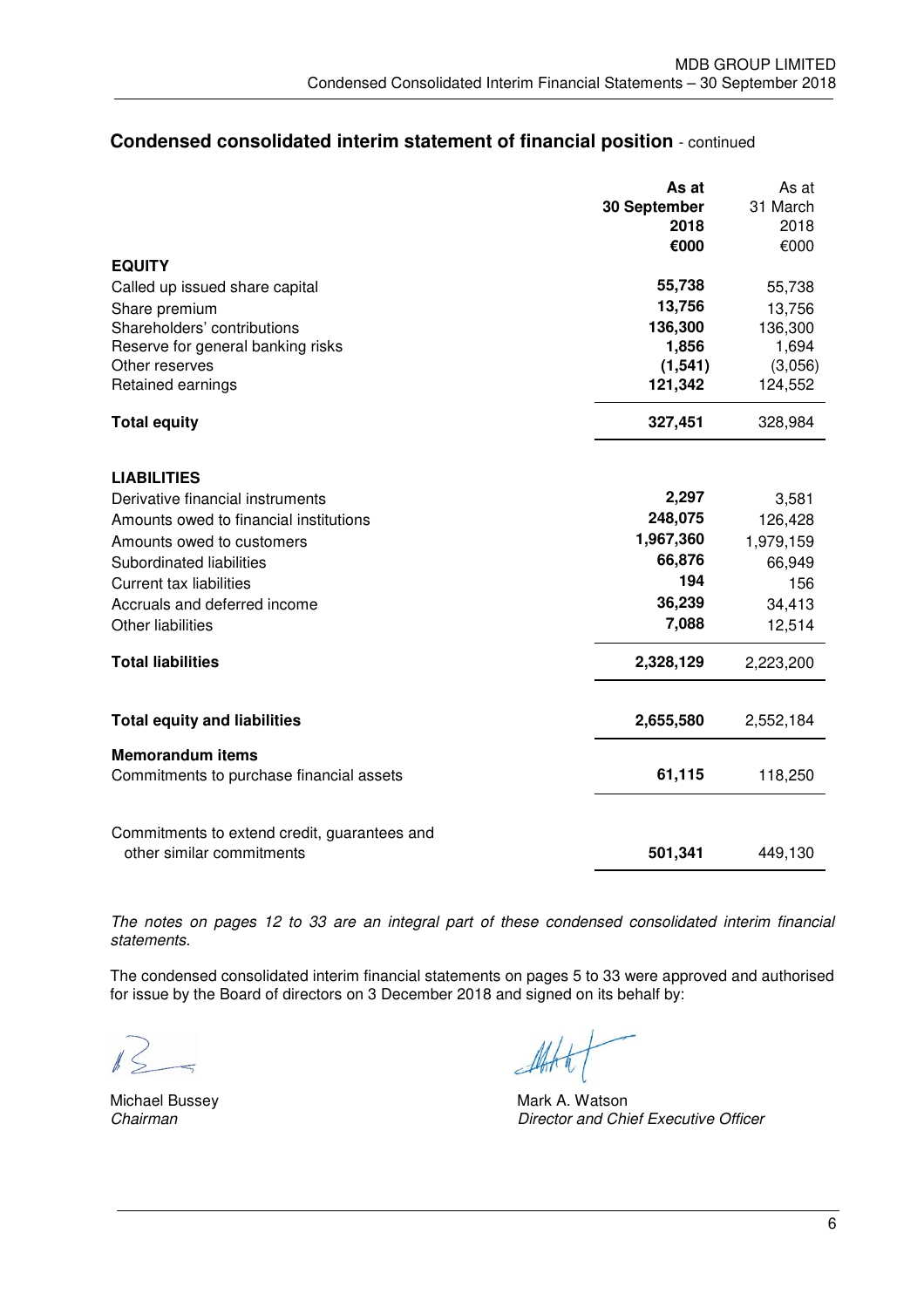# **Condensed consolidated statement of comprehensive income**

|                                                                                                                                          | <b>Period from</b> | Period from  |
|------------------------------------------------------------------------------------------------------------------------------------------|--------------------|--------------|
|                                                                                                                                          | 1 April to         | 1 April to   |
|                                                                                                                                          | 30 September       | 30 September |
|                                                                                                                                          | 2018               | 2017         |
|                                                                                                                                          | €000               | €000         |
| Interest income                                                                                                                          | 47,929             | 45,565       |
| Interest expense                                                                                                                         | (14, 221)          | (14, 400)    |
| Net interest income                                                                                                                      | 33,708             | 31,165       |
| Fee and commission income                                                                                                                | 3,222              | 3,054        |
| Fee and commission expense                                                                                                               | (784)              | (816)        |
| Net fee and commission income                                                                                                            | 2,438              | 2,238        |
|                                                                                                                                          |                    |              |
| Net trading income                                                                                                                       | 1,582              | 1,981        |
| Other operating income                                                                                                                   |                    |              |
| - Realised gains on disposal of other investments                                                                                        |                    | 43           |
| - Realised gains/(losses) on disposal of loans and advances<br>- Other income                                                            | 26                 | (1, 178)     |
|                                                                                                                                          | 61                 | 5            |
| <b>Total operating income</b>                                                                                                            | 37,815             | 34,254       |
| Personnel expenses                                                                                                                       | (9,836)            | (9,816)      |
| Depreciation and amortisation                                                                                                            | (315)              | (115)        |
| Other administrative expenses                                                                                                            | (14,980)           | (14, 197)    |
| <b>Total operating expenses</b>                                                                                                          | (25, 131)          | (24, 128)    |
| Net operating income before impairment charges                                                                                           | 12,684             | 10,126       |
| Credit impairment loss/Net impairment charges                                                                                            | (4,600)            | (1,021)      |
|                                                                                                                                          |                    |              |
| Profit before tax                                                                                                                        | 8,084              | 9,105        |
| Tax income                                                                                                                               | 3,975              | 360          |
| <b>Profit for the period</b>                                                                                                             | 12,059             | 9,465        |
| Other comprehensive income<br>Items that may be subsequently reclassified to profit or loss<br>Fair valuation of FVOCI financial assets: |                    |              |
| - Net change in fair value, before tax                                                                                                   | 148                | 1,400        |
| - Net amount reclassified to profit or loss, before tax                                                                                  |                    | (43)         |
| Income tax relating to other comprehensive income                                                                                        | (55)               | (78)         |
| Other comprehensive income, net of tax                                                                                                   | 93                 | 1,279        |
| Total comprehensive income, net of tax                                                                                                   | 12,152             | 10,744       |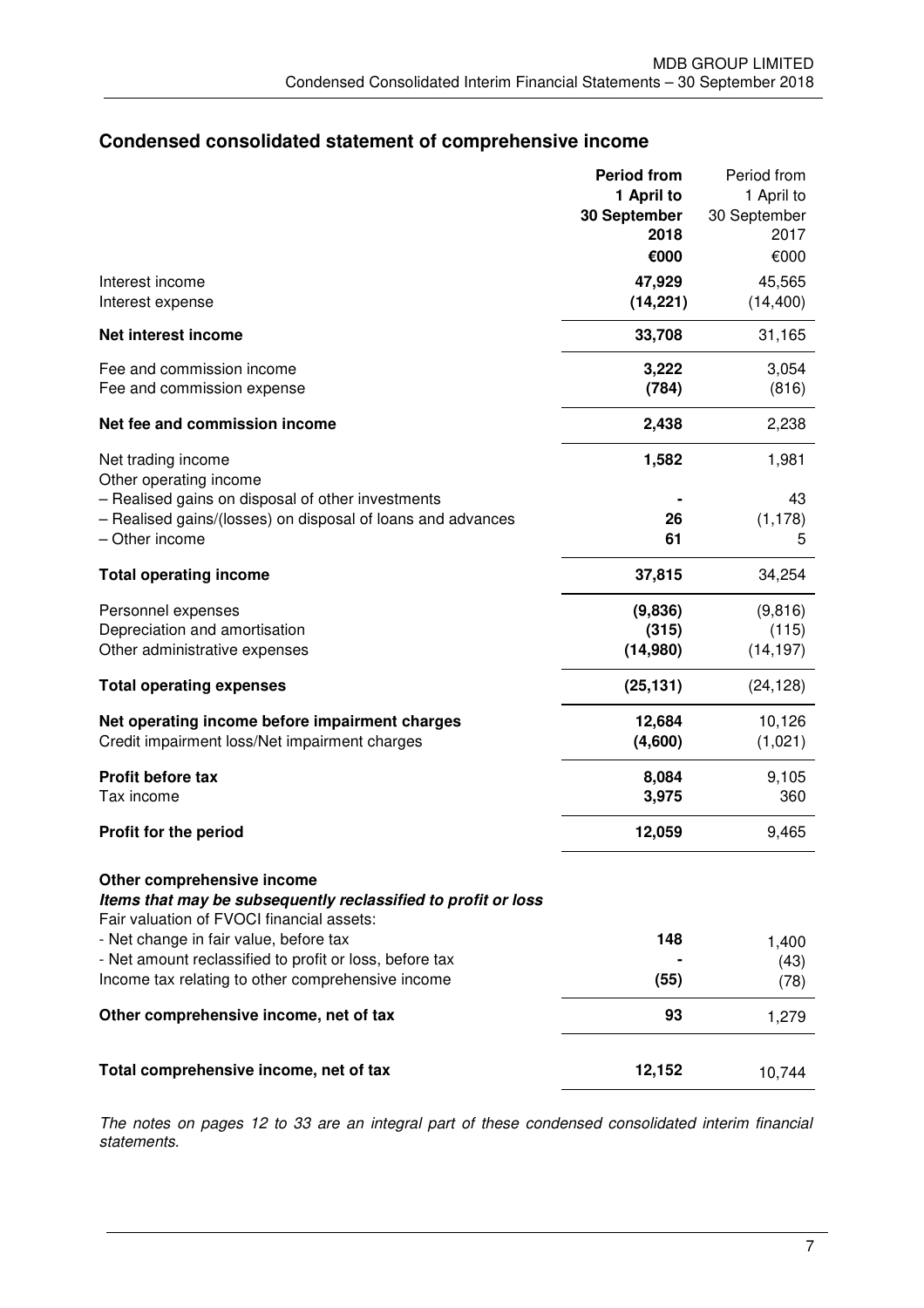# **Condensed consolidated interim statement of changes in equity**

|                                                                 | <b>Share</b><br>capital<br>€000 | <b>Share</b><br>premium<br>€000 | Shareholders'<br>contributions<br>€000 | <b>Reserve for</b><br>general<br>banking risks<br>€000 | Other<br>reserves<br>€000 | Retained<br>earnings<br>€000 | Total<br>€000 |
|-----------------------------------------------------------------|---------------------------------|---------------------------------|----------------------------------------|--------------------------------------------------------|---------------------------|------------------------------|---------------|
| Balance at 1 April 2017                                         | 55,738                          | 13,756                          | 58,700                                 | 1,694                                                  | (4,808)                   | 101,174                      | 226,254       |
| Total comprehensive income                                      |                                 |                                 |                                        |                                                        |                           |                              |               |
| Profit for the period                                           |                                 |                                 |                                        |                                                        |                           | 9,465                        | 9,465         |
| Other comprehensive income, net of tax:                         |                                 |                                 |                                        |                                                        |                           |                              |               |
| Fair valuation of FVOCI financial assets:                       |                                 |                                 |                                        |                                                        |                           |                              |               |
| - Net change in fair value arising                              |                                 |                                 |                                        |                                                        |                           |                              |               |
| during the period, net of tax                                   |                                 |                                 |                                        |                                                        | 1,320                     |                              | 1,320         |
| - Reclassification adjustments: net amounts                     |                                 |                                 |                                        |                                                        |                           |                              |               |
| reclassified to profit or loss, net of tax                      |                                 |                                 |                                        |                                                        | (41)                      |                              | (41)          |
| Total other comprehensive income, net of tax                    |                                 |                                 |                                        |                                                        | 1,279                     |                              | 1,279         |
| Total comprehensive income, net of tax                          |                                 |                                 |                                        | $\blacksquare$                                         | 1,279                     | 9,465                        | 10,744        |
| <b>Transactions with owners</b><br>Contributions by shareholder |                                 | ٠                               | 11,000                                 |                                                        |                           | ä,                           | 11,000        |
| <b>Total transactions with owners</b>                           |                                 |                                 | 11,000                                 |                                                        |                           |                              | 11,000        |
| Balance at 30 September 2017                                    | 55,738                          | 13,756                          | 69,700                                 | 1,694                                                  | (3,529)                   | 110,639                      | 247,998       |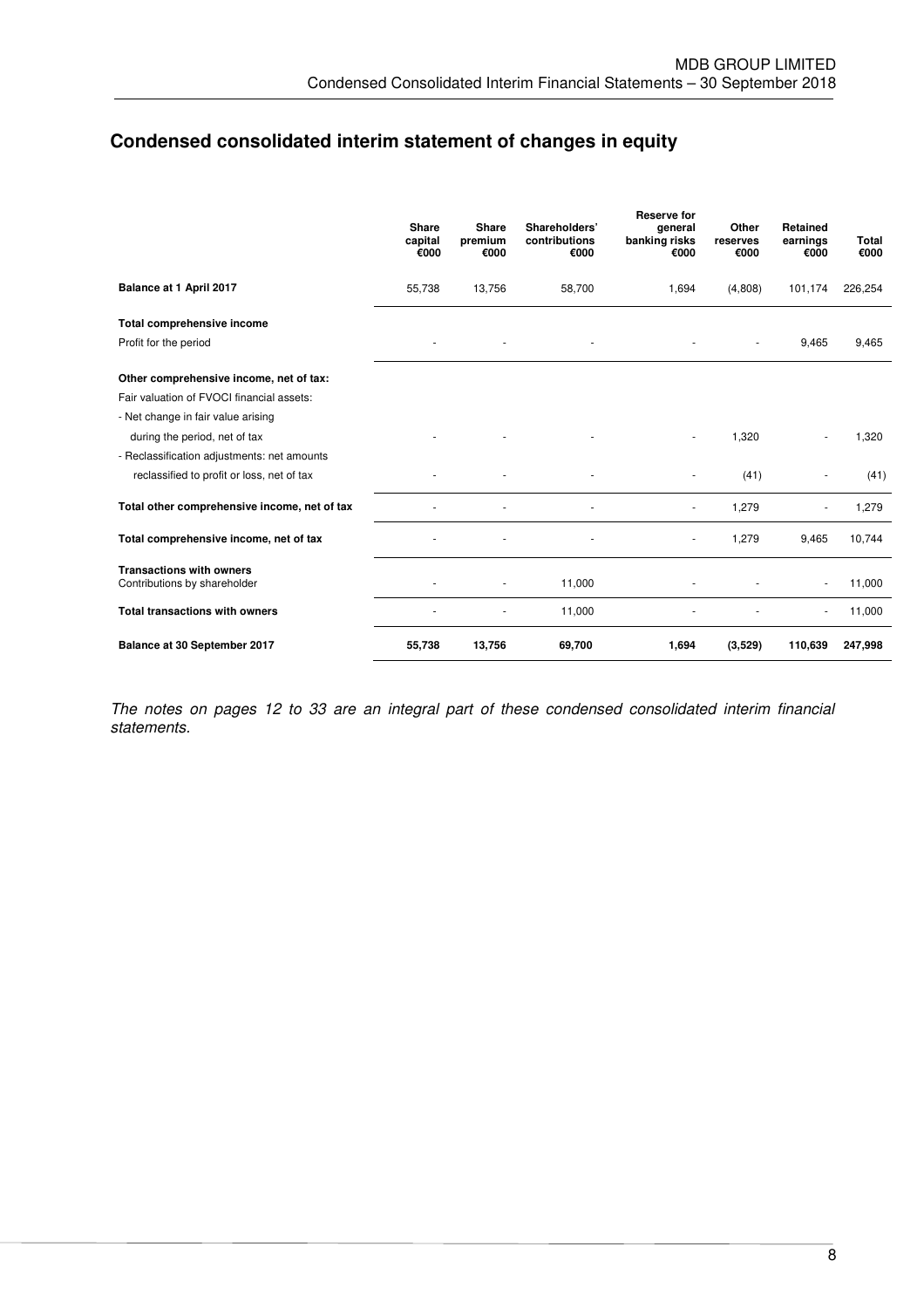# **Condensed consolidated interim statement of changes in equity** - continued

|                                                                                                    | Share<br>capital<br>€000 | Share<br>premium<br>€000 | Shareholders'<br>contributions<br>€000 | <b>Reserve for</b><br>general<br>banking risks<br>€000 | Other<br>reserves<br>€000 | <b>Retained</b><br>earnings<br>€000 | Total<br>€000 |
|----------------------------------------------------------------------------------------------------|--------------------------|--------------------------|----------------------------------------|--------------------------------------------------------|---------------------------|-------------------------------------|---------------|
| Balance at 1 April 2018 as previously stated                                                       | 55,738                   | 13,756                   | 136,300                                | 1,694                                                  | (3,056)                   | 124,552                             | 328,984       |
| Impact on transition to IFRS 9                                                                     |                          |                          |                                        |                                                        | 1,422                     | (7, 877)                            | (6, 455)      |
| Balance at 1 April 2018 as restated                                                                | 55,738                   | 13,756                   | 136,300                                | 1,694                                                  | (1,634)                   | 116,675                             | 322,529       |
| Total comprehensive income                                                                         |                          |                          |                                        |                                                        |                           |                                     |               |
| Profit for the period                                                                              |                          |                          |                                        |                                                        | ÷,                        | 12,059                              | 12,059        |
| Other comprehensive income, net of tax:                                                            |                          |                          |                                        |                                                        |                           |                                     |               |
| Fair valuation of FVOCI financial assets:                                                          |                          |                          |                                        |                                                        |                           |                                     |               |
| - Net change in fair value arising                                                                 |                          |                          |                                        |                                                        |                           |                                     |               |
| during the period, net of tax                                                                      |                          |                          |                                        |                                                        | 93                        |                                     | 93            |
| Total other comprehensive income, net of tax                                                       |                          |                          |                                        |                                                        | 93                        |                                     | 93            |
| Total comprehensive income, net of tax                                                             |                          |                          | ٠                                      |                                                        | 93                        | 12,059                              | 12,152        |
| <b>Transactions with owners</b><br>Dividends paid<br>Transfer to reserve for general banking risks |                          |                          |                                        | 162                                                    |                           | (7, 230)<br>(162)                   | (7, 230)      |
| Balance at 30 September 2018                                                                       | 55,738                   | 13,756                   | 136,300                                | 1,856                                                  | (1,541)                   | 121,342                             | 327,451       |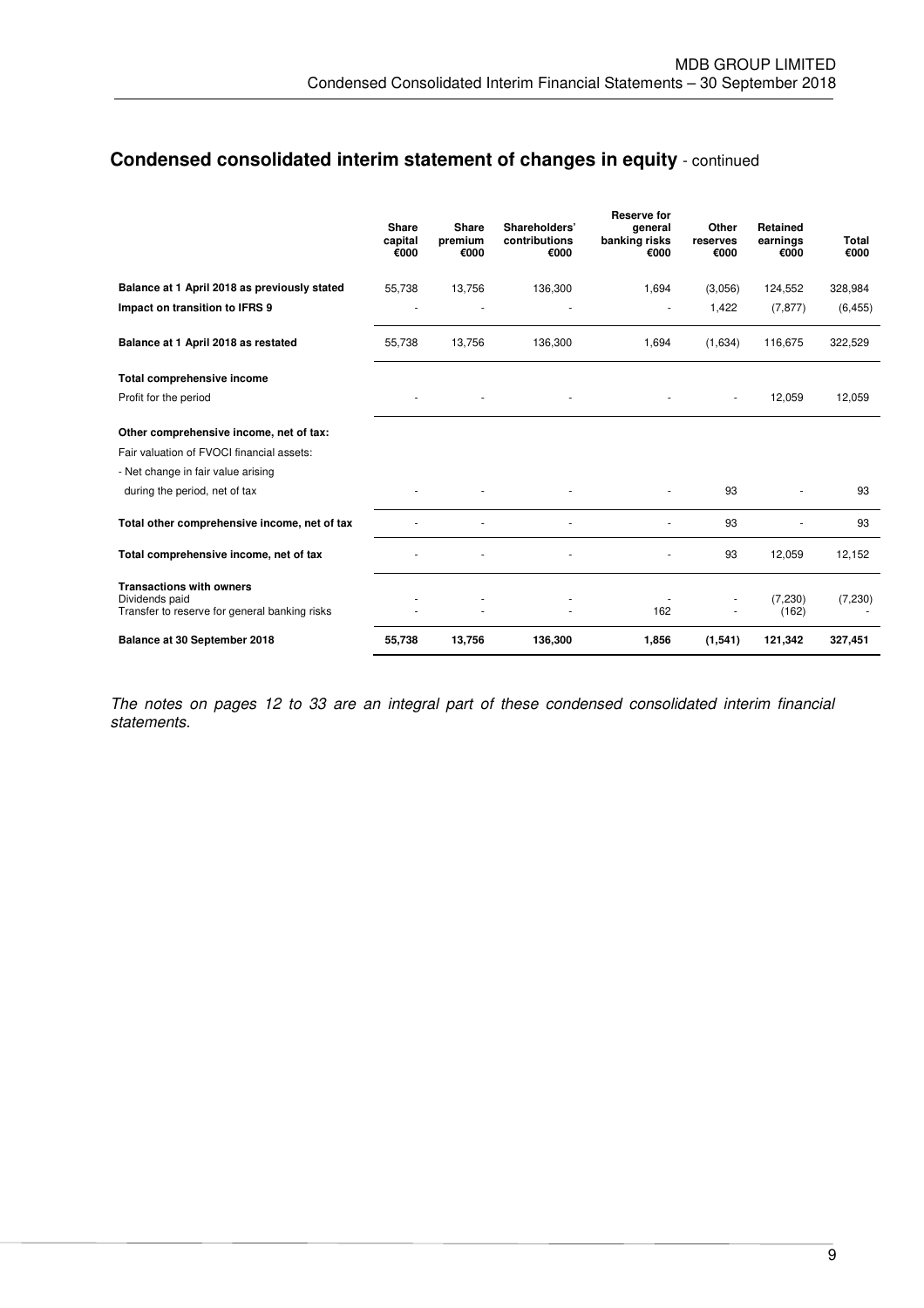# **Condensed consolidated interim statement of cash flows**

|                                                                                                                                                                   | <b>Period from</b><br>1 April to<br>30 September<br>2018<br>€000 | Period from<br>1 April to<br>30 September<br>2017<br>€000 |
|-------------------------------------------------------------------------------------------------------------------------------------------------------------------|------------------------------------------------------------------|-----------------------------------------------------------|
| Cash flows from operating activities<br>Interest and commission receipts<br>Interest and commission payments<br>Payments to employees and suppliers               | 60,983<br>(12,908)<br>(19, 952)                                  | 57,687<br>(13, 599)<br>(25, 721)                          |
| Operating profit before changes in operating<br>assets/liabilities                                                                                                | 28,123                                                           | 18,367                                                    |
| (Increase)/decrease in operating assets:<br>- Reserve deposit with Central Banks<br>- Loans and advances to financial institutions and customers                  | (6, 562)<br>(201, 654)                                           | 86,085<br>(127, 297)                                      |
| Increase/(decrease) in operating liabilities:<br>- Amounts owed to financial institutions and customers<br>- Other payables<br>- Derivative financial instruments | 93,142<br>(6, 584)<br>(1,460)                                    | (38, 592)<br>11,035<br>(373)                              |
| Tax (paid)/refunded                                                                                                                                               | (768)                                                            | 4,524                                                     |
| Net cash used in operating activities                                                                                                                             | (95, 763)                                                        | (46, 251)                                                 |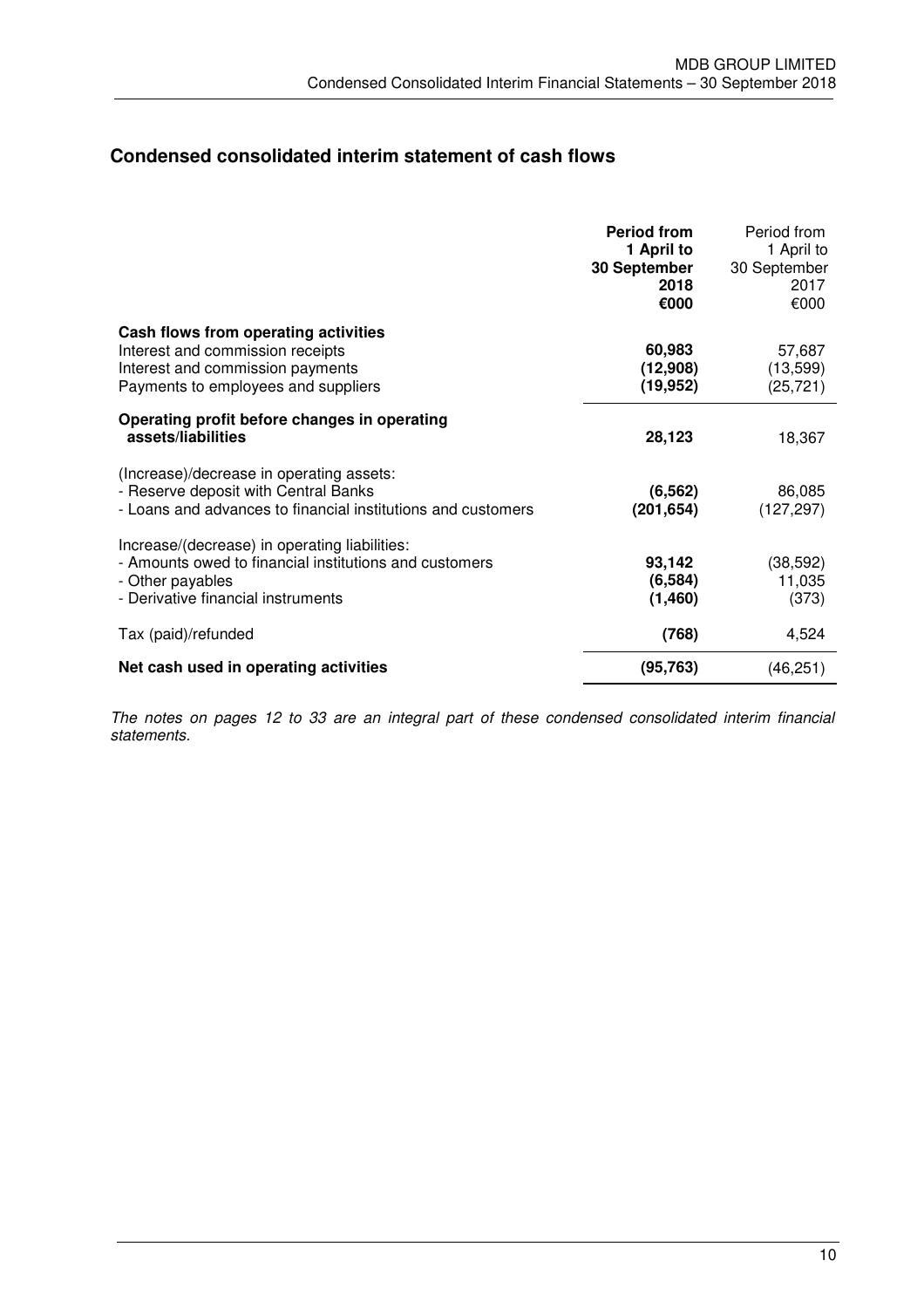## **Condensed consolidated interim statement of cash flows** - continued

|                                                                                                                  | <b>Period from</b><br>1 April to<br>30 September | Period from<br>1 April to<br>30 September |
|------------------------------------------------------------------------------------------------------------------|--------------------------------------------------|-------------------------------------------|
|                                                                                                                  | 2018<br>€000                                     | 2017<br>€000                              |
| Net cash used in operating activities                                                                            | (95, 763)                                        | (46, 251)                                 |
| Cash flows from investing activities<br>Net acquisitions of property and equipment and<br>intangible assets      | (2, 371)                                         |                                           |
| Net disposals and maturities of FVOCI financial assets                                                           | 12,025                                           | 98,469                                    |
| Net cash from investing activities                                                                               | 9,654                                            | 98,469                                    |
| Cash flows from financing activities                                                                             |                                                  |                                           |
| Shareholders' contributions                                                                                      |                                                  | 11,000                                    |
| Dividends paid<br>Net advances from group companies                                                              | (7, 230)<br>529                                  | 787                                       |
| Net cash (used in)/from financing activities                                                                     | (6,701)                                          | 11,787                                    |
| Net (decrease)/increase in cash and cash equivalents<br>Cash and cash equivalents at the beginning of the period | (92, 810)<br>149,445                             | 64,005<br>102,193                         |
| Cash and cash equivalents at the end of the period                                                               | 56,635                                           | 166,198                                   |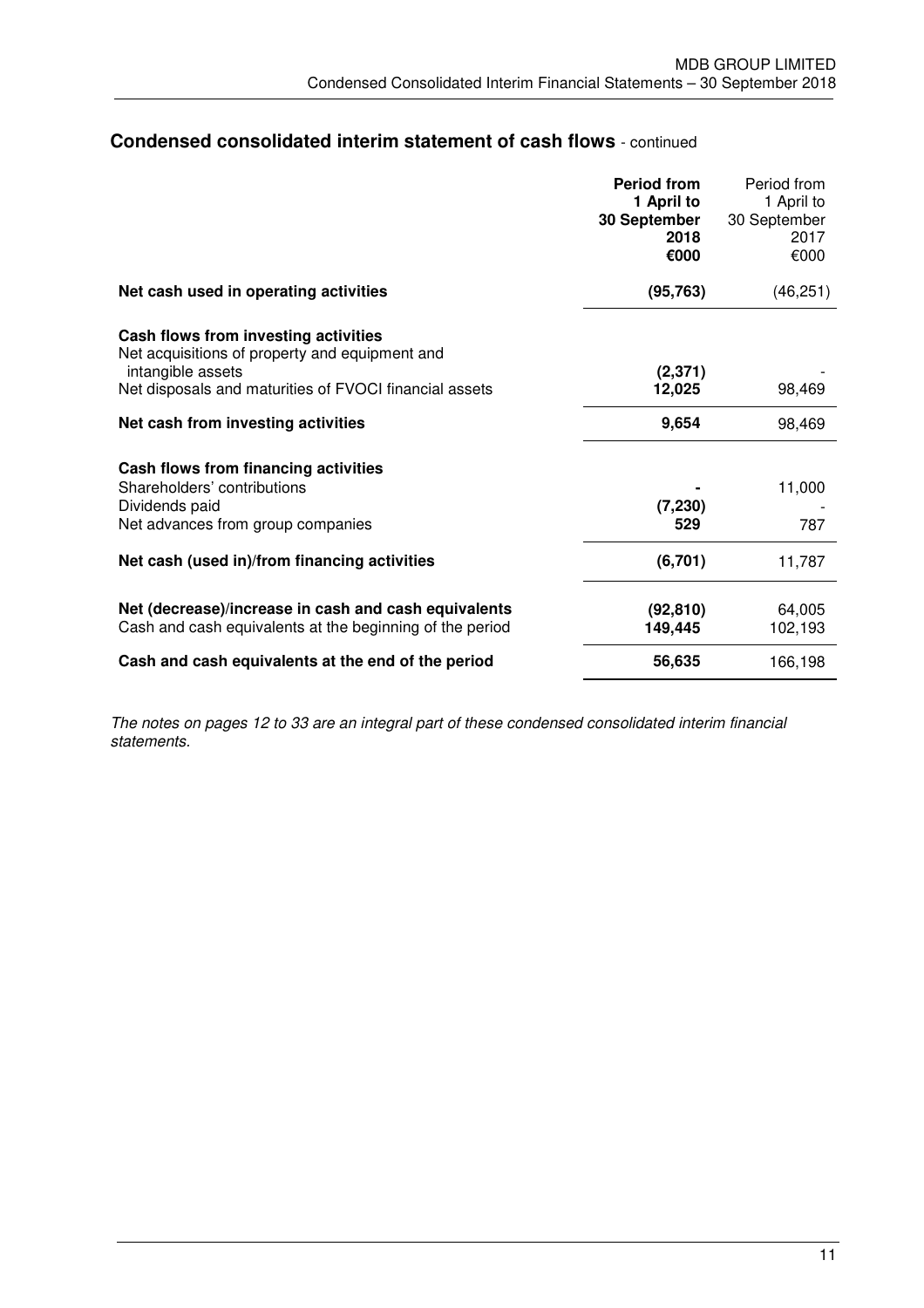## **Notes to the condensed consolidated interim financial statements**

## **1. Reporting entity**

MDB Group Limited ("the Company") is domiciled and incorporated in Malta. These condensed consolidated interim financial statements ("interim financial statements") as at and for the six months ended 30 September 2018 comprise the Company and its subsidiary MeDirect Bank (Malta) plc ("MeDirect Malta") with its subsidiary MeDirect Bank S.A. ("MeDirect Belgium"), together referred to as the "Group" or "MDB Group".

The comparative consolidated financial information also includes for consolidation purposes financial information attributable to Charts Investment Service Limited ("Charts").

On 1 February 2018, MeDirect Malta announced that the boards of directors of MeDirect Malta and Charts have each voted to merge Charts into MeDirect Malta. On 1 April 2018 the shares held by MDB Group Limited in Charts were transferred to MeDirect Malta and with effect from 1 April 2018, the merger between MeDirect Malta and Charts became effective for accounting purposes. Thus all the transactions of Charts have been treated as being those of MeDirect Malta with effect from 1 April 2018.

The financial statements of the Group as at and for the year ended 31 March 2018 are available upon request from the Company's registered office and are available for viewing on the website www.medirect.com.mt.

The principal activities of the Group comprise lending to international corporates and the provision of banking services primarily to the mass affluent sector in Malta and Belgium, focusing primarily on term deposit savings and wealth management, as well as local corporate banking in Malta.

#### **2. Basis of preparation**

These condensed consolidated interim financial statements for the six months ended 30 September 2018 have been prepared in accordance with International Financial Reporting Standards (IFRSs) as adopted by the EU applicable to interim financial reporting (IAS 34 'Interim Financial Reporting'). They do not include all information required for a complete set of financial statements prepared in accordance with International Financial Reporting Standards, as adopted by the EU. However, selected explanatory notes are included to explain events and transactions that are significant to an understanding of the changes in the Group's financial position and performance since the last annual financial statements as at and for the year ended 31 March 2018.

As required by IAS 34 'Interim Financial Reporting', adopted by the EU, these interim financial statements include a comparative statement of financial position presenting information as at the previous financial year end, and comparative statements of comprehensive income presenting information for the comparable interim periods of the immediately preceding financial year.

The condensed consolidated interim financial statements have been extracted from MDB Group Limited's unaudited Group management accounts for the six months ended 30 September 2018, and have been reviewed in terms of ISRE 2410 'Review of Interim Financial Information Performed by the Independent Auditor of the Entity'.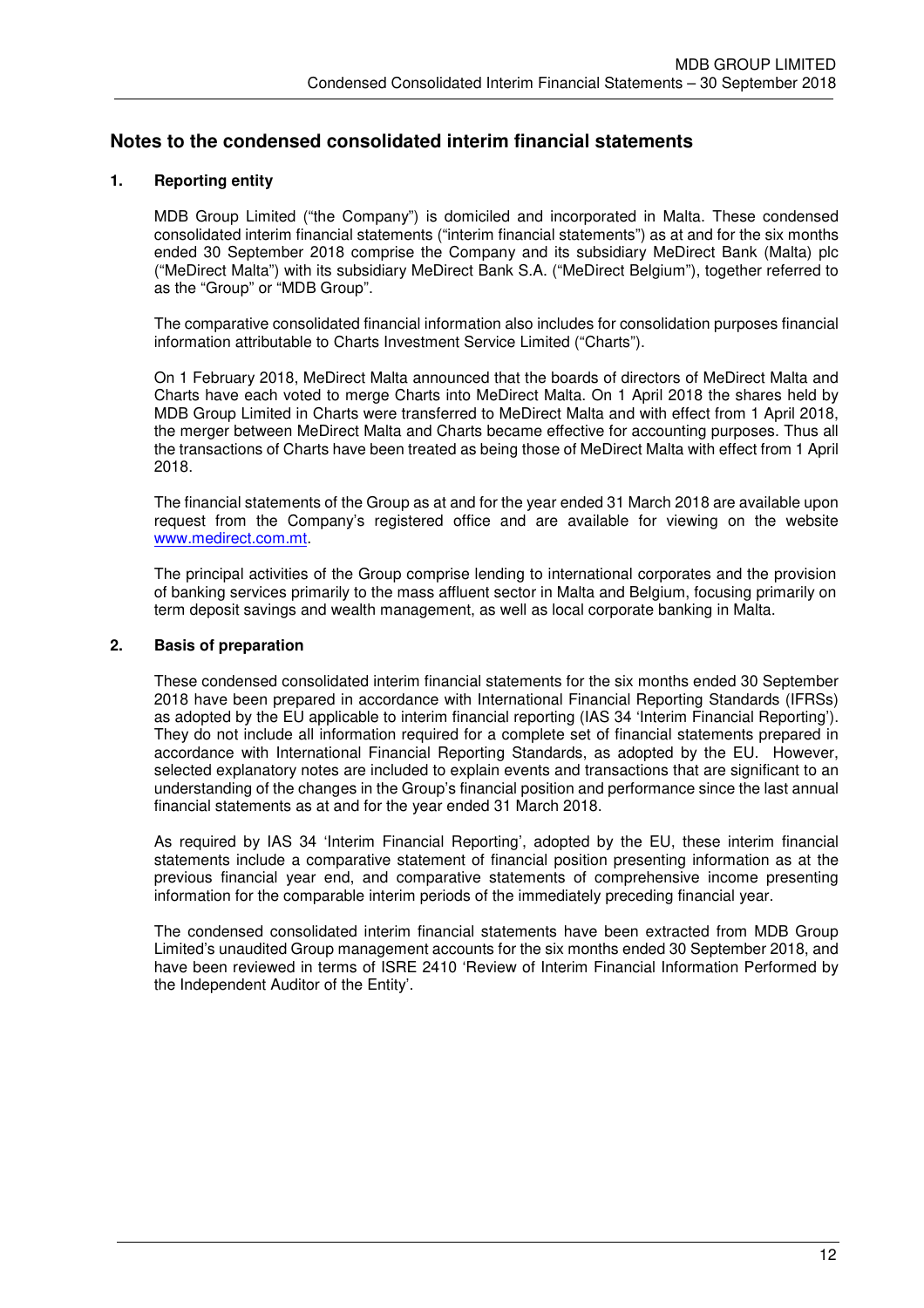### **3. Significant accounting policies**

The accounting policies applied by the Group in these interim financial statements are consistent with those applied in the financial statements for the year ended 31 March 2018.

The Group has adopted the requirements of IFRS 9 "Financial Instruments" from 1 April 2018. IFRS 9 includes an accounting policy choice to remain with IAS 39 hedge accounting which the Group has exercised. The classification and measurement and impairment requirements are applied retrospectively by adjusting the opening balance sheet at the date of initial application. As permitted by IFRS 9, the Group has not restated comparatives.

The MDB Group has adopted the regulatory transitional arrangements adopted by the EU on 27 December 2017. These permit banks to add back to their capital base a proportion of the impact that IFRS 9 has upon their impairment allowances during the first five years of use. The proportion that banks may add back starts at 95% in the financial year ending 31 March 2019, and reduces to 25% in the financial year ending 31 March 2023.

Apart from IFRS 9, the Group adopted IFRS 15 "Revenue from contracts with customers" and also interpretations and amendments to specific standards but these had an insignificant effect on the interim financial statements.

There are no standards that are not yet effective and that would be expected to have a material impact on the Group in the current or future reporting periods and on foreseeable future transactions.

#### *IFRS 9 'Financial Instruments'*

 In July 2014, the IASB issued IFRS 9 "Financial Instruments", which is the comprehensive standard to replace IAS 39 "Financial Instruments: Recognition and Measurement", and includes requirements for classification and measurement of financial assets and liabilities, impairment of financial assets and hedge accounting. The European Commission has adopted IFRS 9 Financial Instruments with Regulation (EC) No 2016/2067 of 22 November 2016. The EU effective date is the same as the IASB's effective date (annual periods beginning on or after 1 January 2018). As a result, the date of initial application of IFRS 9 for the Group was 1 April 2018. The adoption and implementation of IFRS 9 required the Group to revise its accounting processes and internal controls relating to the reporting of financial instruments so as to ensure that the requirements emanating from IFRS 9 relating to the classification of financial assets and liabilities, the impairment of financial assets and hedge accounting are met.

#### **Classification and measurement**

 Under IFRS 9, the Group determines the classification and measurement basis for financial assets based on an assessment of both the business model within which the financial assets are held and a review of the contractual terms of each financial asset to determine if cash flows are solely principal and payments of interest (SPPI).

In this regard, subsequent to initial recognition, financial instruments are measured at:

- (i) amortised cost if the financial asset is held within a business model whose objective is to hold financial assets in order to collect contractual cash flows ('Hold to Collect') and the contractual terms of the financial asset give rise to cash flows that are SPPI;
- (ii) FVOCI if the financial asset is held within a business model whose objective is achieved by both holding financial assets in order to collect contractual cash flows and selling financial assets ('Hold to Collect and Sell') and the contractual terms of the financial asset give rise to cash flows that are SPPI; or
- (iii) FVTPL if the financial asset does not pass the business model assessment and SPPI criteria.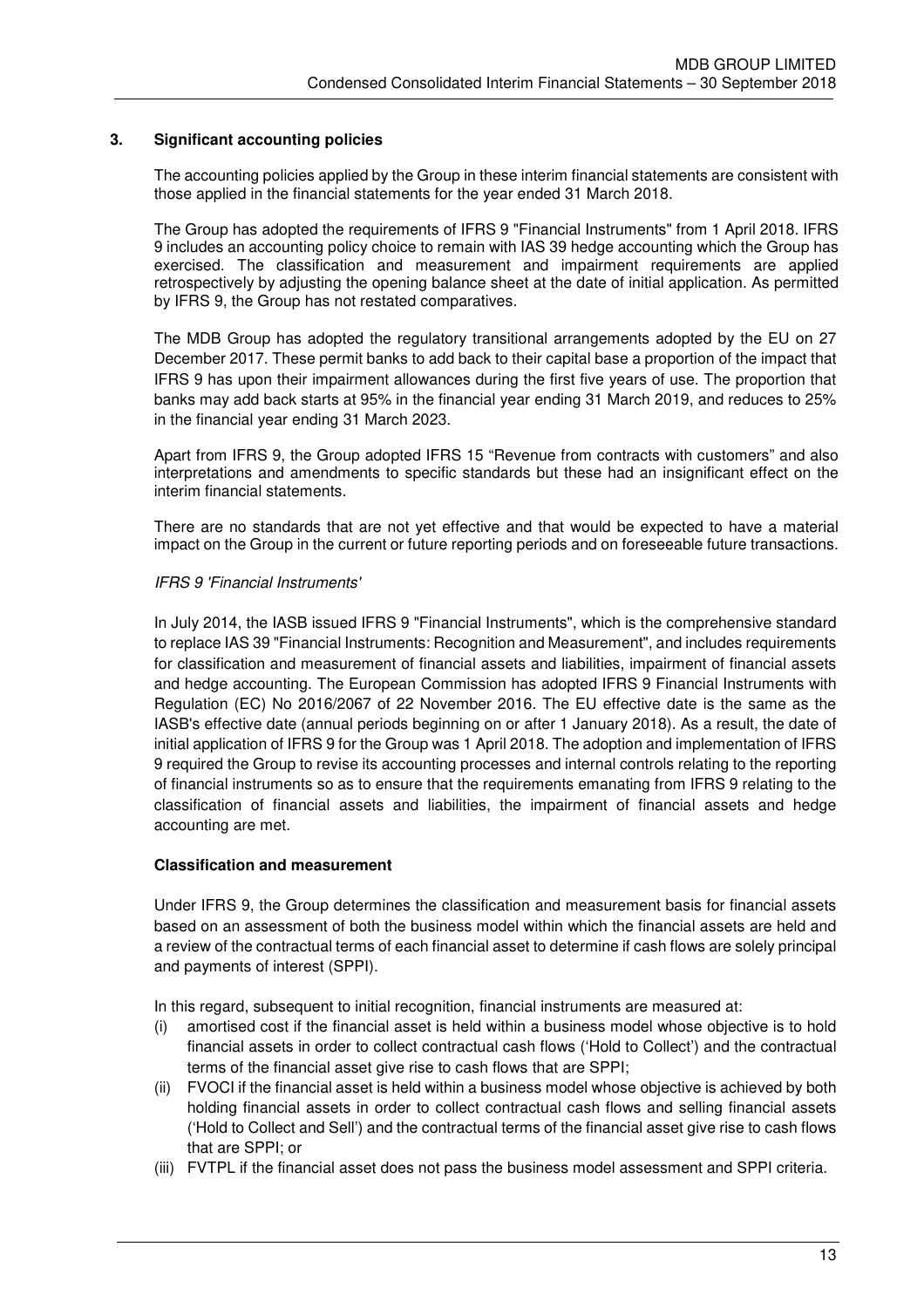#### **Classification and measurement** - continued

Once the contractual cash flows of a financial instrument fail the SPPI criterion, the instrument is automatically classified and measured at FVTPL, irrespective of the result of the business model assessment.

A business model refers to the manner in which financial assets are managed in order to achieve a particular business objective, whether by collecting contractual cash flows only, selling financial instruments, or both. The Group's business model is determined by key management personnel and the assessment is based on matters of fact, reflecting the strategic purpose and intention for the portfolio.

The business model is determined at a level that reflects how groups of financial assets are managed together to achieve a particular business objective. Therefore, if the business model is set at a portfolio level, the classification assessment for this criterion is assessed at that level. Accordingly, it is not an instrument-by-instrument analysis but is determined at a higher level of aggregation.

The Group has identified three separate portfolios which require separate business model assessments due to the fact that these are managed separately and by different business units / management teams, namely (i) the Treasury portfolio; (ii) the International Corporate Lending portfolio; and (iii) the Local Lending portfolio.

A key distinction between business models relates to whether the 'sale' of financial instruments is integral to the achievement of the desired business objectives. In order for a sale of financial instruments to steer the classification of the entire portfolio away from a 'Hold to Collect' and towards a 'Hold to Collect and Sell' business model, sales need to be integral to the objective of the business model, rather than incidental to it. In this regard, the Group performs an assessment to determine whether the sale of financial instruments from a portfolio implies that the classification of the exposures to the 'Hold to Collect' business model is inappropriate. This assessment is based on information about past sales and expectations about future sales.

For financial assets where the intention of the business model is to hold the financial assets to collect the contractual cash flows or to hold to collect and to sell, the Group assesses whether the contractual cash flow characteristics of these assets meet the SPPI requirements of IFRS 9. In this respect, the contractual cash flow characteristics are deemed to be SPPI if the terms are consistent with a basic lending arrangement.

The contractual cash flows are assessed based on conditions at the date of initial recognition of the instrument. However, if a loan modification occurs resulting in the existing loan being derecognised and a new loan recognised, the modified asset is considered as a new loan under IFRS 9 and as such is considered for the SPPI assessment. In such a case, the date of the modification is treated as the date of initial recognition of the new financial asset. If, however, the existing loan was renegotiated or modified but was not derecognised, then the contractual cash flows of the modified loan are not considered for the SPPI assessment.

The 'principal' of a financial asset refers to the fair value of the financial instrument at initial recognition rather than the amount that is due under the contractual terms of the instrument. On the other hand, 'interest' is the compensation for time value of money and credit risk, may include consideration for other basic lending risks (e.g. liquidity risk), costs associated with holding the financial assets for a particular period of time (e.g. administrative costs) and/or a profit margin.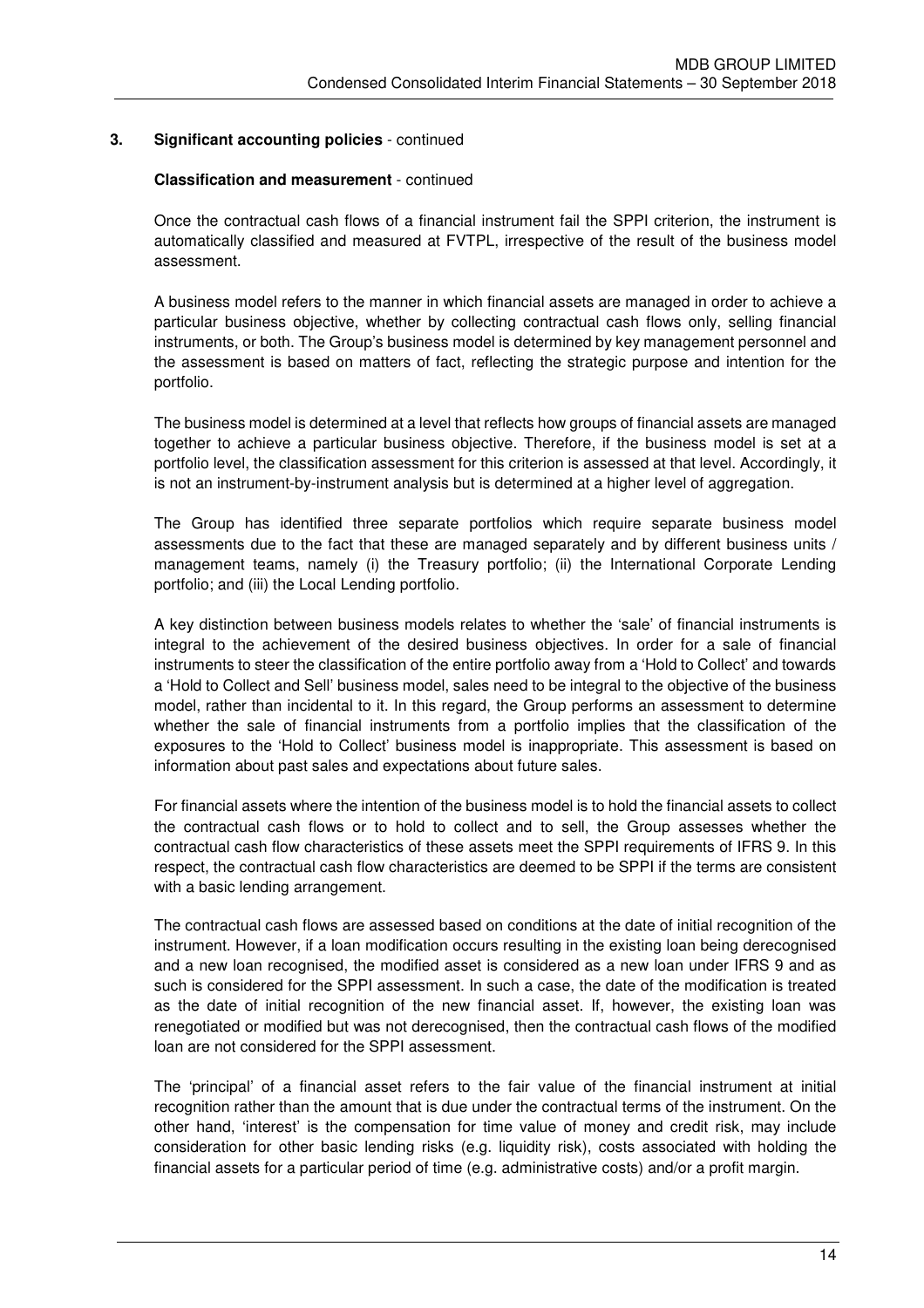#### **Classification and measurement** - continued

In performing the SPPI assessment, the Group considers the following contractual terms to determine whether these introduce variability in contractual cash flows that is inconsistent with a basic lending arrangement, amongst others:

- (i) Variable interest rates, which typically consider the time value of money, credit risk and other basic lending risks and costs;
- (ii) Leverage, which is a contractual cash flow characteristic that results in increased variability in contractual cash flows;
- (iii) Modifications of the time value of money; and
- (iv) Contractual features that could alter the timing or amount of contractual cash flows of a financial asset, such as contingent events, prepayment and extension options.

More specifically, from the assessment that the Group conducted the following classification and measurement matters have been determined:

- (i) loans and advances to banks and to customers that are classified as loans and receivables under IAS 39 will continue to be measured at amortised cost under IFRS 9; and
- (ii) a portfolio of debt securities classified as available-for-sale under IAS 39 will be classified at FVOCI under IFRS 9 given that the objective of the business model is achieved by both the collection of contractual cash flows and selling of the financial assets, while a portfolio of debt securities classified as available-for-sale under IAS 39 will be measured at amortised cost under IFRS 9.

#### **Impairment**

 The impairment requirements apply to financial assets measured at amortised cost and FVOCI, and certain loan commitments and financial guarantee contracts. At initial recognition, an impairment allowance (or provision in the case of commitments and guarantees) is required for expected credit losses ('ECL') resulting from default events that are possible within the next 12 months (12-month ECL).

In the event of a significant increase in credit risk (SICR), an allowance (or provision) is required for ECL resulting from all possible default events over the expected life of the financial instrument (lifetime ECL). Financial assets where 12-month ECL is recognised are considered to be 'Stage 1'. Financial assets which are considered to have experienced a significant increase in credit risk would be classified as 'Stage 2'; and financial assets for which there is objective evidence of impairment, and which considered to be in default or otherwise credit impaired, would be classified as 'Stage 3'. Stage 2 and Stage 3 assets require the measurement of lifetime ECLs.

#### *Significant increase in credit risk*

The concept of default risk is central to IFRS 9 – therefore, a key risk parameter used by the Group in its credit risk management activities is the probability that the obligor defaults either within the next 12-month period (in case of Stage 1 exposures) or over the lifetime of the exposure (in case of Stage 2 / 3 exposures).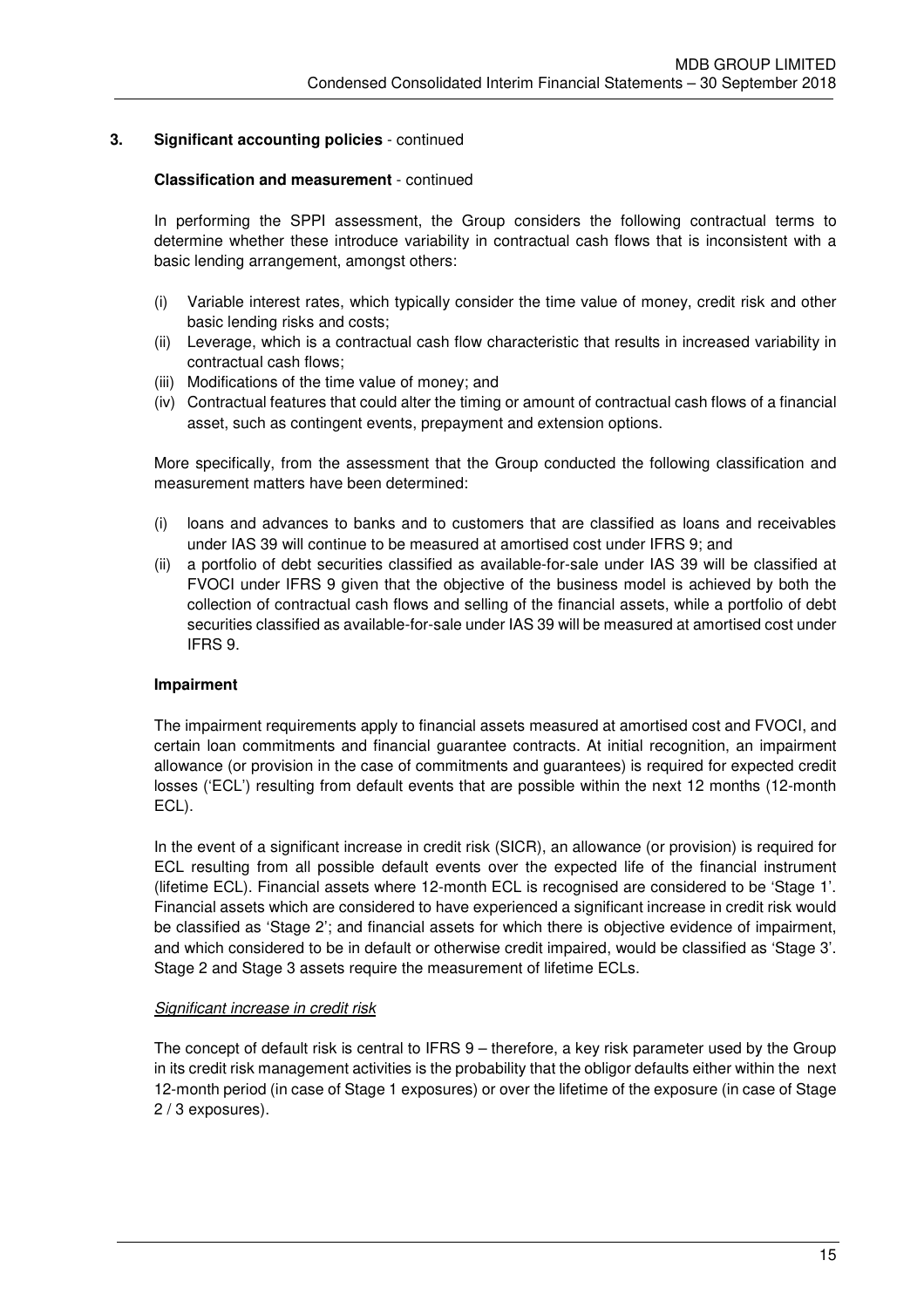#### **Impairment** - continued

In order to identify indicators of SICR since initial recognition, the Group compares the credit risk level on each financial instrument at each IFRS 9 reporting date with the credit risk level as at the date of initial recognition. The assessment requires the consideration of all reasonable and supportable information that is available without undue cost. If a SICR is identified, the financial instruments are transferred into Stage 2 and lifetime ECLs are recognised.

To assess a SICR event, the Group considers both actual and forward-looking information relating to external market indicators, internal factors and borrower-specific information. The Group's credit risk management framework comprises the use of both quantitative and qualitative SICR triggers. However, the assessment performed by the Group to identify a SICR varies across each of the Group's portfolios of financial instruments.

• *International Corporate Lending portfolio:* 

Financial instruments within the Group's International Corporate Lending portfolio are managed on an individual basis for credit purposes, whereby the Group's credit analysts have access to the obligors and their financial information, the latter comprising both historical and forecasted financial information.

The four credit quality classifications below describe the credit quality of the Group's key financial assets. An internal risk grade is assigned to each obligor.

- (i) Regular no material credit concerns.
- (ii) Focus no immediate prospect that a loss will ultimately be suffered, but worthy of close attention.
- (iii) Under Surveillance significant credit concerns and some prospect that a loss may ultimately be suffered.
- (iv) Impaired exposures have been assessed individually as impaired.

In order to identify SICR, the Group has adopted a holistic approach covering both qualitative and quantitative indicators of risk. Accordingly, the Group has defined a number of qualitative triggers for the identification of SICR through its Credit policy. These triggers are designed to capture the level of credit risk linked to each financial instrument and are reflected through the internal risk grade proposed by the Group's credit analysts and reviewed / approved by the Credit Committee.

Meanwhile, the Group's quantitative assessment to determine whether a SICR has occurred since initial recognition is based on a ratings-based approach that uses 'Point in Time' (PiT) PDs (i.e. PD in current economic conditions) for the identification of SICR.

In this regard, due to the lack of internal history of defaults, the Group uses a credit risk modelling solution developed by an external vendor to estimate unconditional PiT PDs by:

- (i) Benchmarking the obligor's financial statements with those of the underlying model dataset; and
- (ii) Applying a qualitative scorecard to adjust the quantitative unconditional PiT PDs to better reflect obligor-specific peculiarities.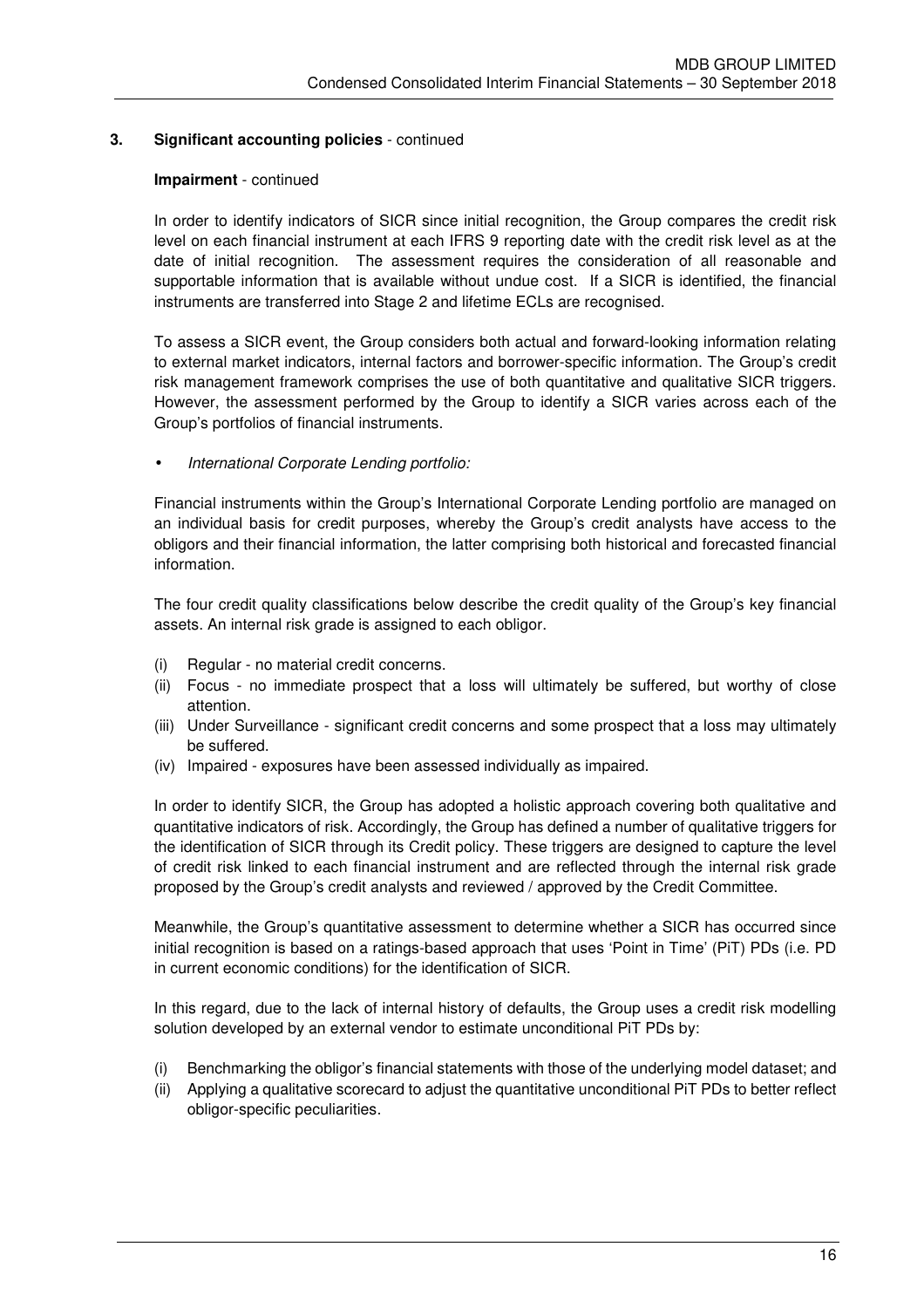#### **Impairment** - continued

Lifetime PDs are determined by estimating the marginal PD for each year over the life of the financial instrument. For example, for a five-year loan, PDs are calculated for each of the five years. The year-1 PD is calculated as the probability of the loan defaulting within the first year of it being issued, whereas the year-2 PD is calculated as the probability of the loan surviving the first year but defaulting in the second year. The same principle of survival applies to the PDs for the remaining years. The summation of marginal PDs results in the derivation of the cumulative lifetime PD term structure. Cumulative lifetime PDs increase at a diminishing rate as the residual life of the loan shortens.

Unconditional PDs refer to the PD term structure based on historical information and prior to the application of the forward-looking scenarios. The Group then applies multiple forward-looking macroeconomic scenarios to the unconditional PiT PD term structure in order to estimate the forwardlooking probability weighted conditional PiT PD at an obligor level.

PDs are determined at an obligor-level rather than at a facility-level. Therefore, different facilities with the same obligor originated at the same time are expected to have an identical PD, whereas facilities with the same obligor originated at different time intervals will probably have different PDs, since the credit risk related to an obligor is likely to have changed in the meantime.

For the purposes of the identification of SICR, the forward-looking probability weighted conditional PiT PD estimated by the model is mapped to an implied default rating, which adopts Moody's public ratings agency scale terminology from Caa–C up to AAA.

When performing the SICR assessment, the Group compares the implied rating at origination to the implied rating at the reporting date and determines the difference in notches between them. The Group's staging criteria is therefore deemed to be based on a ratings/notch deterioration approach.

Although the Group has adopted a ratings-based approach (i.e. based on notch deterioration) for its SICR assessment, each implied rating is represented by an underlying PD.

In this regard, a simple or absolute comparison of PDs at initial recognition and at the reporting date is not appropriate to determine the stage of an exposure. All other things kept constant, the PD of a financial instrument is expected to reduce with the passage of time. Thus, in order to take this into consideration, the Group estimates the annualised PD over the remaining life of the financial asset as at the origination date and the annualised PD over the remaining life of the financial asset as at the reporting date. These are then mapped to implied ratings which are used to determine potential SICR events and consequently the credit stage of a financial instrument through a combination of relative and absolute thresholds using the implied credit ratings.

The relative threshold approach involves calculating the magnitude of the difference between the reporting date rating and the origination date rating based on the deterioration in the number of notches between the two ratings. The appropriate stage is determined based on the magnitude of this difference. On the other hand, the stage allocation decision using an absolute threshold is based on the reporting date rating of the instrument.

The quantitative assessment through the Group's implied credit rating staging criteria is considered alongside qualitative SICR triggers and form part of the overall SICR trigger assessment. In this regard, where qualitative SICR triggers are observed by credit analysts, the Group applies a management override to the model, thereby overriding the SICR quantitative assessment made by the model.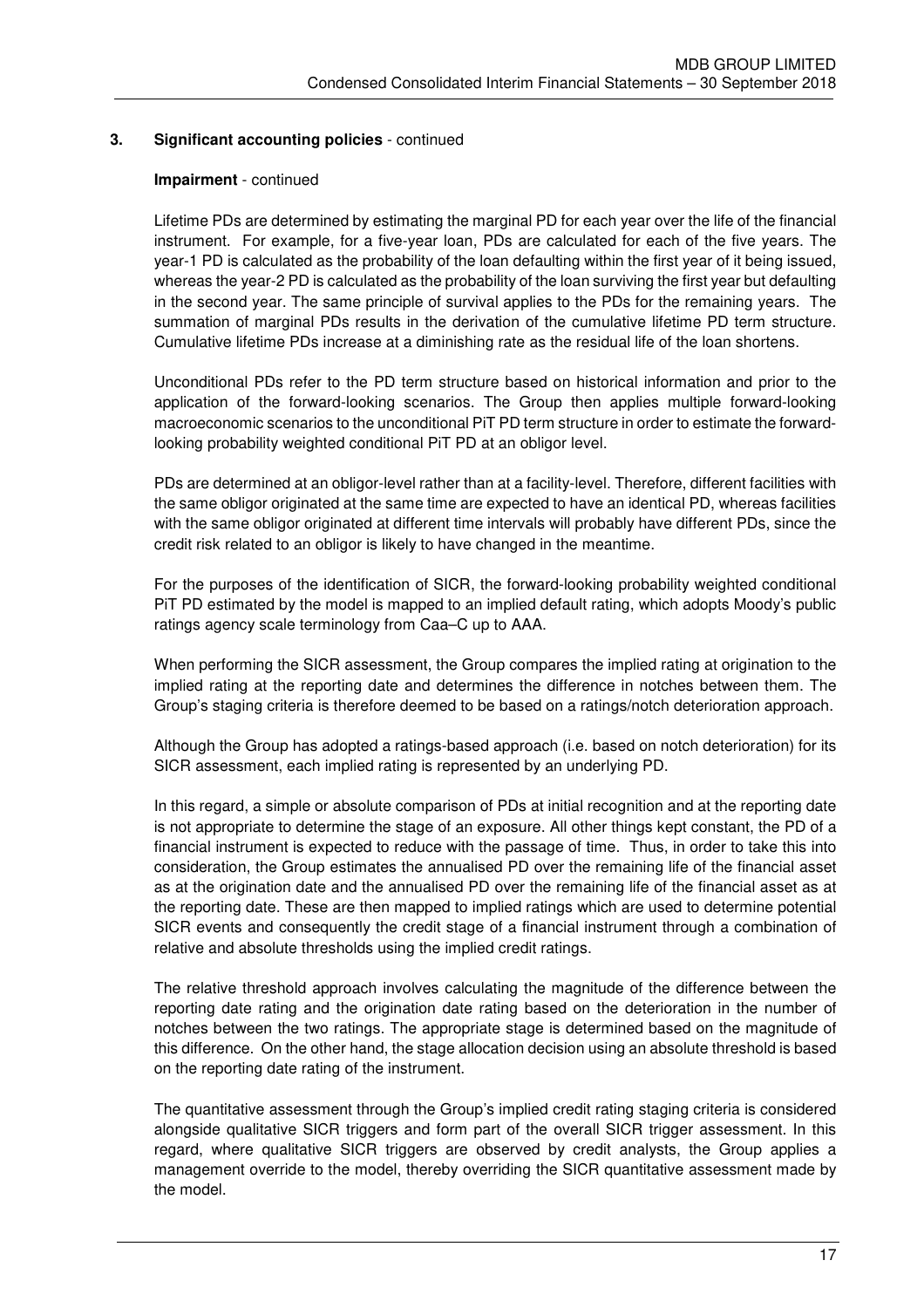#### **Impairment** - continued

## • *Treasury portfolio:*

The provisions of IFRS 9 include a practical expedient to measure impairment allowances using 12 month ECL for financial instruments having low credit risk as at the reporting date. Given that credit ratings are a reflection of possible significant increases in credit risk, the Group simply refers to external credit ratings in order to monitor SICR in relation to its Treasury portfolio, which comprises exposures to which a credit rating has been assigned by Moody's, Fitch and Standard & Poor's. In this regard, an exposure is deemed to have low credit risk if it is assigned an investment grade status by one of these three external credit rating agencies.

Should the credit rating of a financial instrument fall below the investment grade threshold, i.e. BBB (or equivalent) the financial instrument is deemed to have suffered a SICR. As a result, the financial instrument will be re-classified as a Stage 2 exposure, which will impact the measurement of the loss allowance, moving from a 12-month ECL assumption to a lifetime ECL assumption.

• *Local Lending portfolio:* 

Similarly to the approach taken for the International Corporate Lending portfolio, the Group categorises exposures within the Local Lending portfolio, that are managed at an individual exposure level, to one of the four internal risk grades. In this regard, the Group's internal risk grades are aligned to the three stages contemplated by IFRS 9.

#### Financial instruments that:

(i) Have not deteriorated significantly in credit quality since initial recognition must be recognised as either "1-Regular" or "2-Focus" within the Group's internal risk grading system;

(ii) Have incurred a SICR is classified as "3-Under Surveillance", in which case the Group recognises lifetime ECLs; and

(iii) Demonstrate objective evidence of default are classified as "4-Doubtful" and assessed individually for provisioning purposes.

#### *Definition of default*

IFRS 9 does not specifically define default, but requires the Group to apply a definition that is consistent with the definition used for internal credit risk management purposes, requiring consideration of qualitative indicators, where appropriate.

IFRS 9 introduces a rebuttable presumption that default does not occur later than when a contractual repayment relating to a financial asset is 90 days past due, unless reasonable and supportable information is available to demonstrate that a more lagging criterion is more appropriate. This presumption has not been rebutted by the Group but is much more relevant for identifying defaulted exposures within the Local Lending portfolio.

The Group has decided to align the IFRS 9 definition of default to the definitions provided in the EBA and BCBS guidelines with the definition used for accounting purposes. In this regard, defaulted exposures are those that satisfy either or both of the following criteria:

- (i) material exposures which are past due by more than 90 days;
- (ii) the debtor is assessed as unlikely to pay its credit obligations in full without realisation of collateral, regardless of the existence of any past-due amount or of the number of days past due.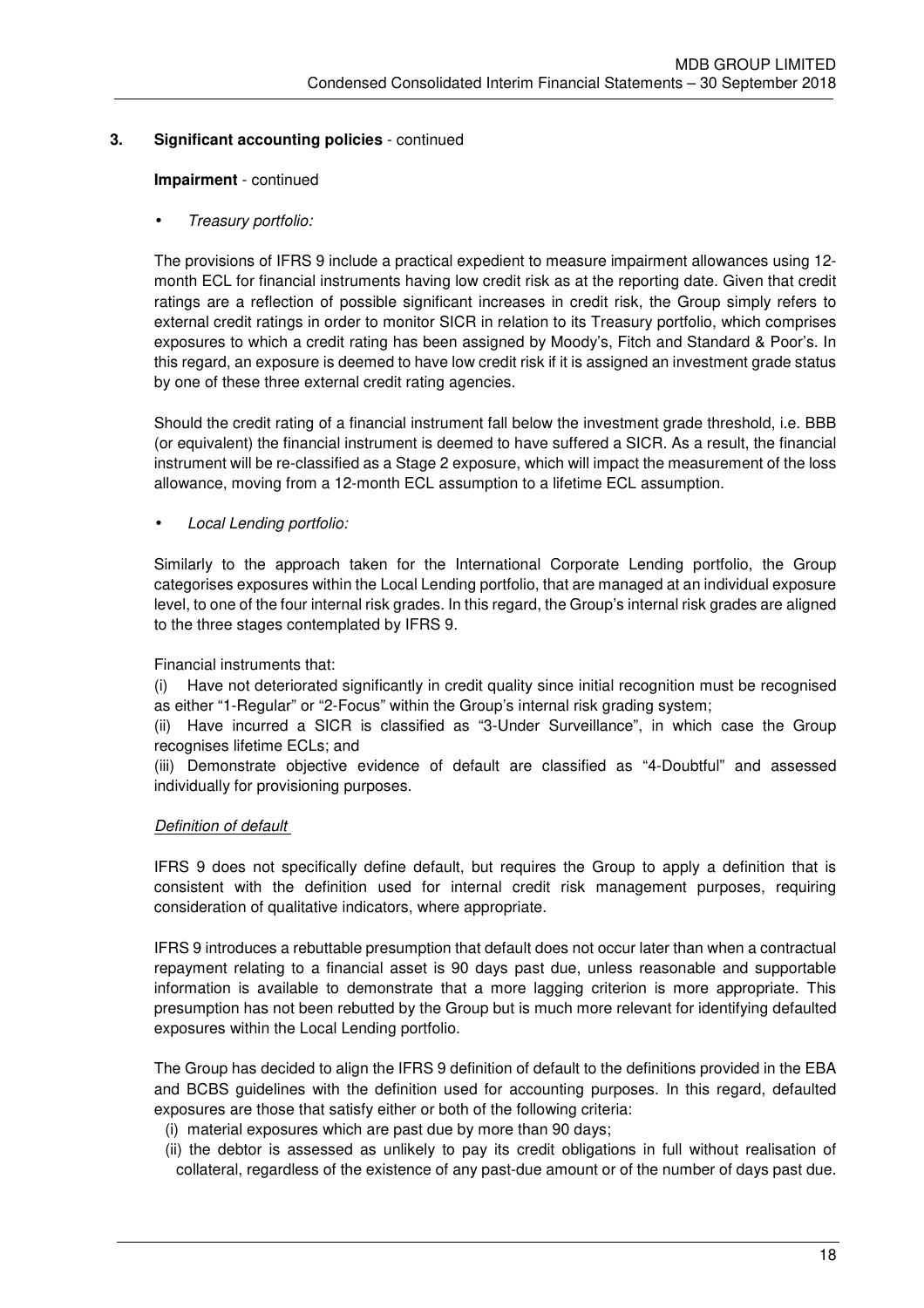#### **Impairment** - continued

The Group defines a financial asset as credit-impaired when one or more events that have a detrimental impact on the estimated future cash flows of the financial asset have occurred. Therefore, the definitions of credit-impaired and defaults are aligned as far as possible so that Stage 3 represents all loans which are considered defaulted or otherwise credit impaired.

#### Modified financial assets

The assessment of whether a modification (such as a change in interest rates, currency or the remaining term of the loan) is considered to be significant is critical in determining the accounting implications of modifications to an asset's contractual cash flows. In this regard, when considering a change in the contractual terms, the Group evaluates how the cash flows under the revised terms compare with the cash flows under the original terms of the loan and also takes into consideration qualitative factors. Qualitative considerations include extension of terms, insertion of credit enhancements, changes in interest rates, etc. If the modification is deemed substantial derecognition of the financial instrument is warranted.

When the modification is not substantial enough to result in the derecognition of that financial asset, the Group recalculates the gross carrying amount of the financial asset as the present value of the modified contractual cash flows discounted at the original effective interest rate (or credit-adjusted effective interest rate for Purchased or Originated Credit-Impaired ("POCI") financial assets). The difference is recognised as a modification gain or loss in profit or loss.

When there is a substantial modification to the terms of a financial asset resulting in the derecognition of the existing financial asset and the subsequent recognition of the modified financial asset, the modified asset is considered a 'new' financial asset. A loss is booked in profit or loss (normally as a write-off) since the carrying amount of the new instrument is calculated as the present value of future cash flows discounted at the original effective interest rate.

#### Forbearance measures

A financial asset is also derecognised if, as a result of the deterioration in the borrower's credit position, the exposure is restructured in such a manner that would result in a write-off of a portion of the debt and the inclusion of equity warrants instead.

Forbearance measures consist of concessions extended to any exposure towards a debtor facing or about to face difficulties in meeting its financial commitments with a view to recover expected principal and interest payments when a borrower is in financial difficulties. Concessions may consist of:

- (i) a modification of the previous terms and conditions of a contract which the debtor was considered unable to comply with due to its financial difficulties ("troubled debt") to allow for sufficient debt service ability, that would not have been granted had the debtor not been in financial difficulties, or
- (ii) a total or partial refinancing of a troubled debt contract, that would not have been granted had the debtor not been in financial difficulties.

Forbearance measures typically result in terms and conditions that are more favourable than those provided initially. The key objective of granting forbearance measures is to pave the way for nonperforming borrowers to exit their non-performing status, or to help prevent performing borrowers from reaching a non-performing status.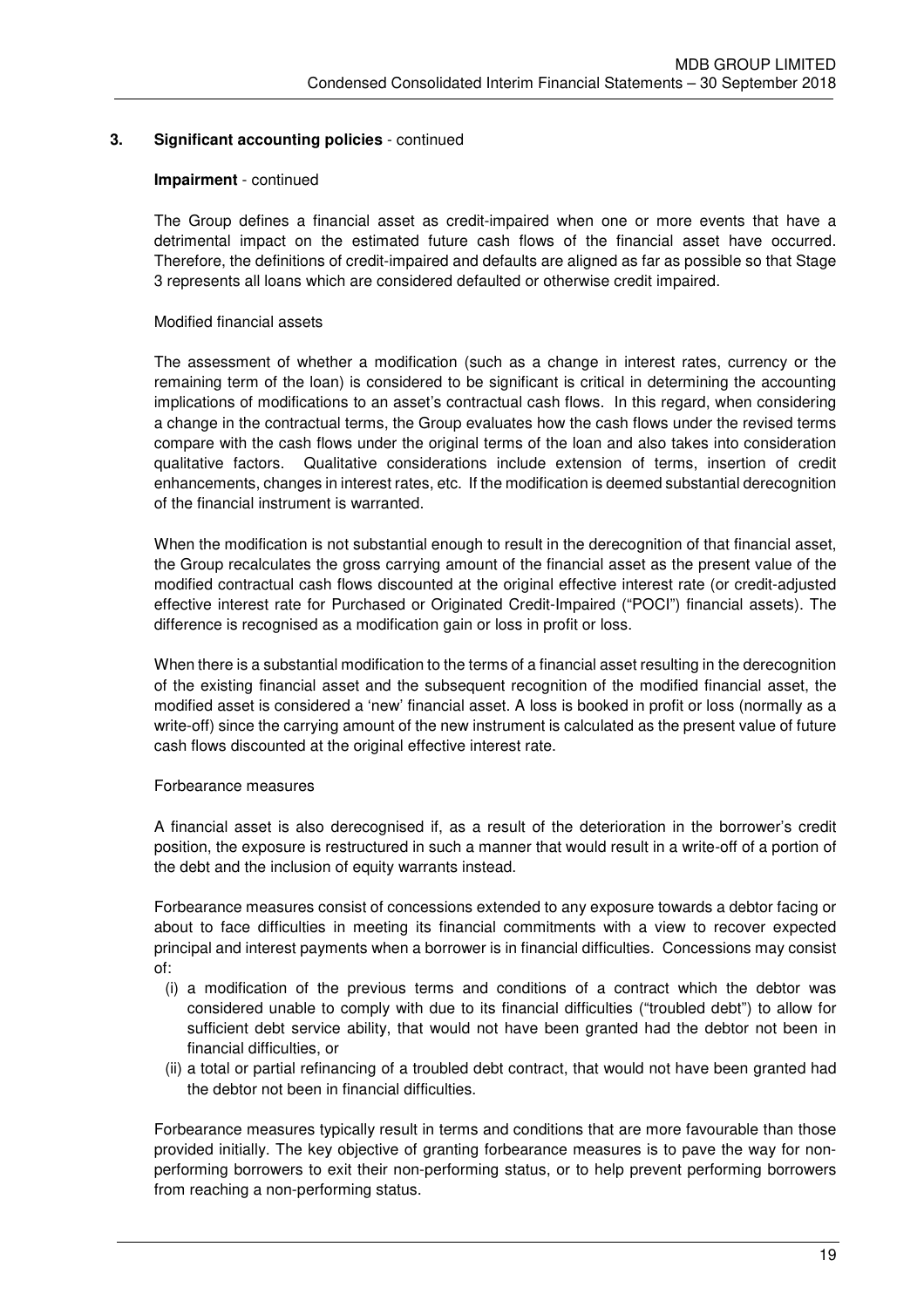#### **Impairment** - continued

The modification of a financial instrument only leads to derecognition if it is significant. In this regard, when the modification of a financial instrument is deemed significant, the new instrument is typically deemed to be credit-impaired as at the modification date and therefore classified as POCI. In this case, the instrument is classified as POCI until derecognition, meaning that lifetime ECLs are required to be measured in relation to that asset until maturity (i.e. no cure is permitted).

However, in those cases where a modification is not significant enough to warrant derecognition the Group performs an assessment of whether the instrument can be classified as performing forborne (i.e. not credit impaired). This can only be the case if the exposure was not deemed to be creditimpaired at the date when the forbearance measures were extended, and the extension of the forbearance measures do not lead the exposure to be classified as credit-impaired. If the Group deems that the obligor will be able to comply with the modified terms, the exposure is deemed performing forborne and generally classified as Stage 2.

## *Expected credit losses*

ECLs are defined as the probability-weighted estimate of credit losses over the expected life of a financial instrument. For each portfolio, the Group calculates ECLs on its financial instruments based on three key inputs, namely: probability of default ("PD"), loss given default ("LGD") and exposure at default ("EAD"). The 12-month ECL is calculated by multiplying the 12-month PD, LGD and EAD. Lifetime ECL is calculated on a similar basis for the entire residual life of the exposure.

#### Probability of Default

Since the PD is a probability measure used to capture the likelihood that a borrower will default over a defined period of time, this is estimated at a borrower level. The PDs for the Group's Treasury and International Corporate Lending portfolios are estimated based on statistical models developed by external vendors. On the other hand, due to the lack of internally available history of defaults within the local lending portfolio, the PDs for the Group's Local Lending portfolio are estimated based on observations of other portfolios within the market.

#### Loss Given Default

The LGD of an exposure measures the size of the estimated loss (as a proportion of the total EAD) that is expected to materialise in the event that a borrower defaults. In contrast with PDs, LGDs are estimated at a facility level. Whilst linked to the general credit risk of the obligor, recovery rates are also impacted by the relative ranking of a particular facility within the obligor's debt structure.

The Group's Treasury portfolio consists of covered bonds, bonds issued by supranational organisations and sovereign bonds. For its supranational exposures and sovereign exposures, the Group uses the LGD value obtained from the statistical model developed by an external vendor while for covered bonds the LGD is aligned with regulatory standards.

For all of its assets within its International Corporate Lending portfolio, the Group also uses the external vendor model to estimate recovery by benchmarking exposure-specific characteristics with the underlying dataset.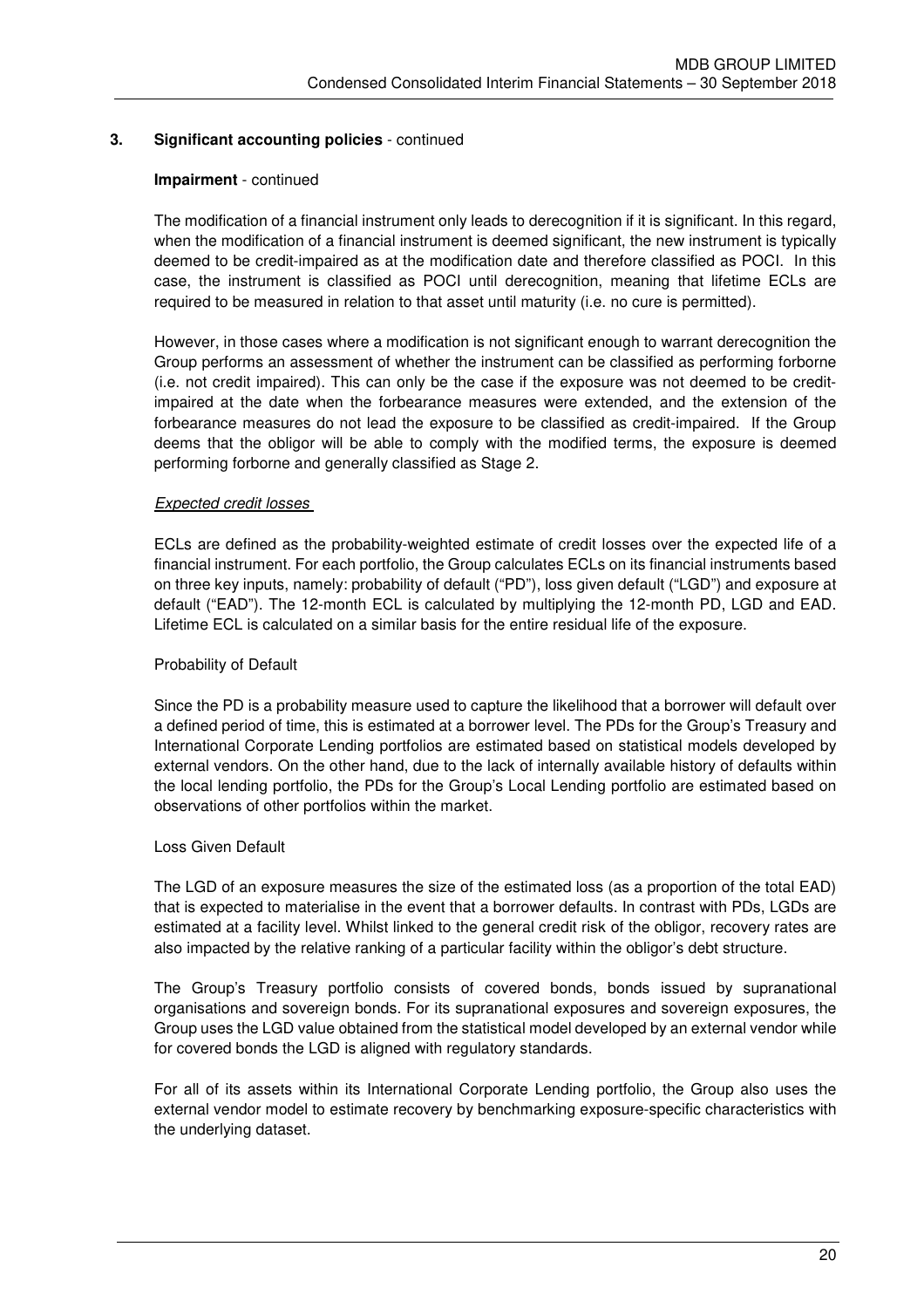#### **Impairment** - continued

Finally, the LGD used for the Local Lending portfolio is driven by the loan-to-value ratio of the individual facilities, whilst also taking into consideration other factors such as costs to sell, valuation haircuts and the time value of money.

## Exposure at Default

The EAD is used to estimate the Group's expected exposure at the time of default of an obligor, taking into account expected changes in the exposure after the reporting date, including repayments of principal and interest, and any expected drawdowns on committed facilities.

The maximum period over which ECLs are measured is the maximum contractual period over which the Group is exposed to credit risk. For exposures within the Treasury and Local Lending portfolios, the maturity date is deemed to be equal to the contractual maturity of the exposure. However, for its International Corporate Lending portfolio, the Group makes use of behavioural rather than contractual maturity, thereby reflecting expectations on the exercise of prepayment or extension options.

To measure the EAD of off-balance sheet exposures, including loan commitments, the Group estimates the amount that a borrower will have drawn down by the time of default. Therefore, the Group estimates the part of the undrawn facility that the borrower is expected to convert into a funded amount typically referred to as a credit conversion factor (CCF).

## **Forward looking information**

The recognition and measurement of ECL requires the incorporation of multiple forward-looking economic conditions into the ECL estimates to meet the measurement objective of IFRS 9.

In this regard, the Group uses the external vendor model solution for all of its portfolios in order to capture the level of systemic risk linked to an obligor, and to estimate forward-looking probability weighted conditional PiT PDs using multiple forecasts of macroeconomic conditions.

IFRS 9 does not require forecasts of future conditions to extend over the entire expected life of the financial instrument in question. The Group uses macroeconomic forecasts for up to 20 quarters to estimate a probability-weighted ECL. For maturities that go beyond this 5-year period, the Group extrapolates projections from available data.

#### • *International Corporate Lending and Treasury portfolios*

The Group applies five macroeconomic scenarios, to the unconditional PD and LGD term structures for the estimation of ECLs for its Stage 1 and Stage 2 exposures within its International Corporate Lending and Treasury portfolios. These macroeconomic scenarios are linked to a set of macroeconomic variables, including country-level variables such as country-specific GDP, that are deemed to have the highest correlation to the Group's portfolio.

In line with the requirements of IFRS 9, the Group assigns a probability weight, based on management judgement, to each of the scenarios considered in the estimation of ECLs. Due to the high level of subjectivity involved, decisions relating to the selection of scenarios, probabilities and multiples are subject to scrutiny through the Group's governance structure around credit risk.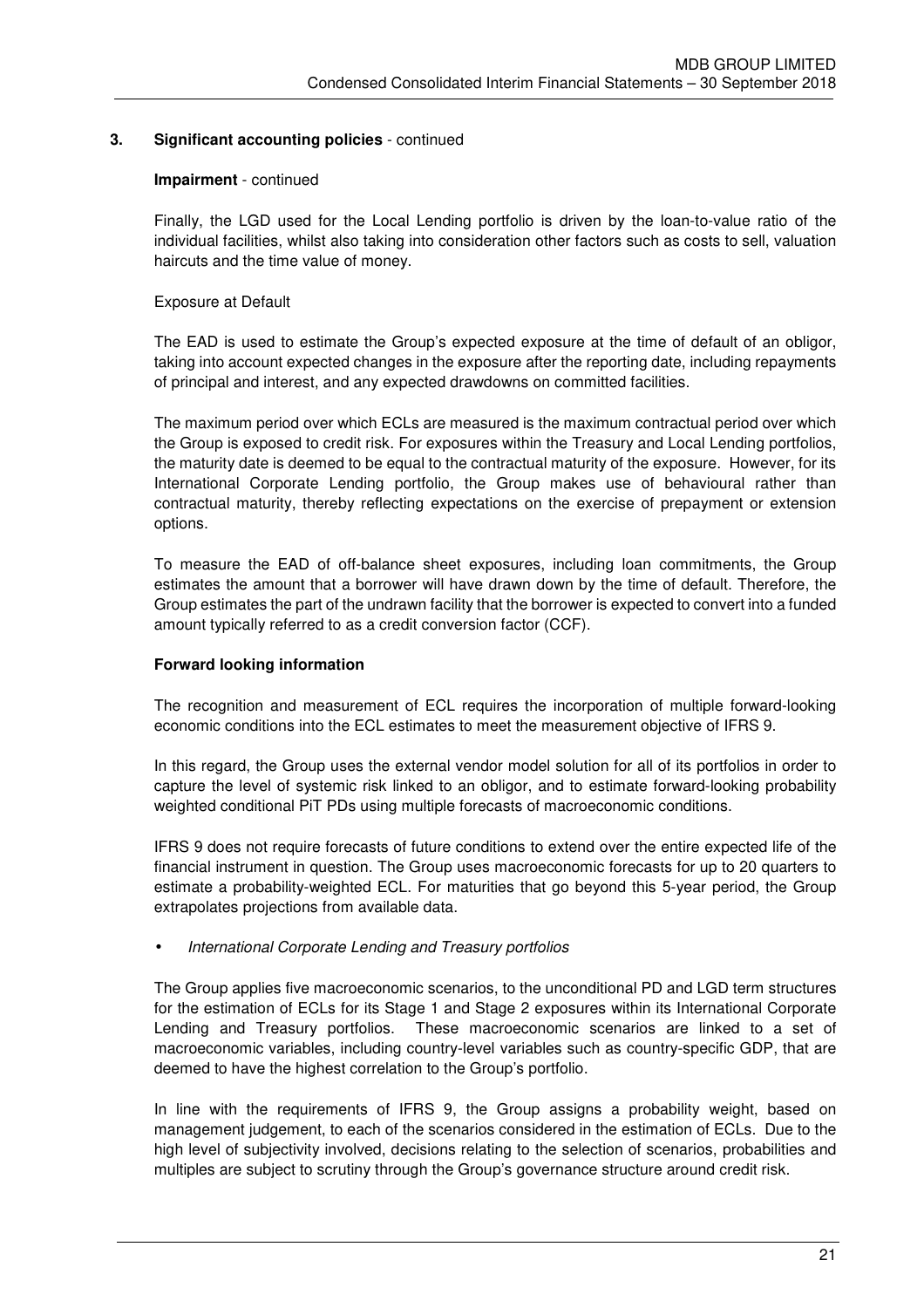#### **Impairment** - continued

#### • *Local Lending portfolio*

The Group uses the same conceptual framework as that used for the International Corporate Lending and Treasury portfolios to estimate unbiased and probability-weighted ECLs based on forwardlooking macroeconomic scenarios for exposures classified in Stage 1 and 2.

The key difference lies within the number of scenarios used for Local Lending exposures, since the Group estimates unbiased and probability-weighted ECLs using three (rather than five) macroeconomic scenarios, due to the lack availability of a full set of five scenarios for the local market.

## **Presentation of ECL in the Statement of Financial Position**

The loss allowance for financial assets that are measured at amortised cost is presented as a deduction from the gross carrying amount of the assets. On the other hand, for financial assets measured at FVOCI, the loss allowance is presented within other comprehensive income rather than against the carrying amount of the assets. Therefore, no deduction is made from the carrying amount of financial assets measured at FVOCI, which is always shown at fair value.

## **Hedge Accounting**

The general hedge accounting requirements aim to simplify hedge accounting, creating a stronger link with risk management strategy and permitting hedge accounting to be applied to a greater variety of hedging instruments and risks, but do not explicitly address macro hedge accounting strategies.

In this regard, IFRS 9 allows entities to continue applying IAS 39 hedge accounting requirements of IAS 39. In this regard, the Group has opted to maintain the accounting policy on hedge accounting in line with the provisions of IAS 39 on all of its hedging relationships.

#### **4. Critical accounting estimates and judgements in applying the Group's accounting policies**

Estimates and judgements are continually evaluated and based on historical experience and other factors including expectations of future events that are believed to be reasonable under the circumstances.

The Group makes estimates and assumptions concerning the future. The resulting accounting estimates will, by definition, seldom equal the related actual results. These estimates and assumptions present a risk of causing a material adjustment to the carrying amounts of assets and liabilities within the next financial year. The Group's management also makes judgements, apart from those involving estimations, in the process of applying the entity's accounting policies that may have a significant effect on the amounts recognised in the financial statements.

Estimates and underlying assumptions are reviewed on an ongoing basis. Revisions to estimates are recognised prospectively.

The significant judgements made by management in applying the Group's accounting policies and the key sources of estimation uncertainty impacting the preparation of these interim financial statements are the same as those that applied to the preparation of the financial statements as at and for the year ended 31 March 2018, as disclosed in those financial statements.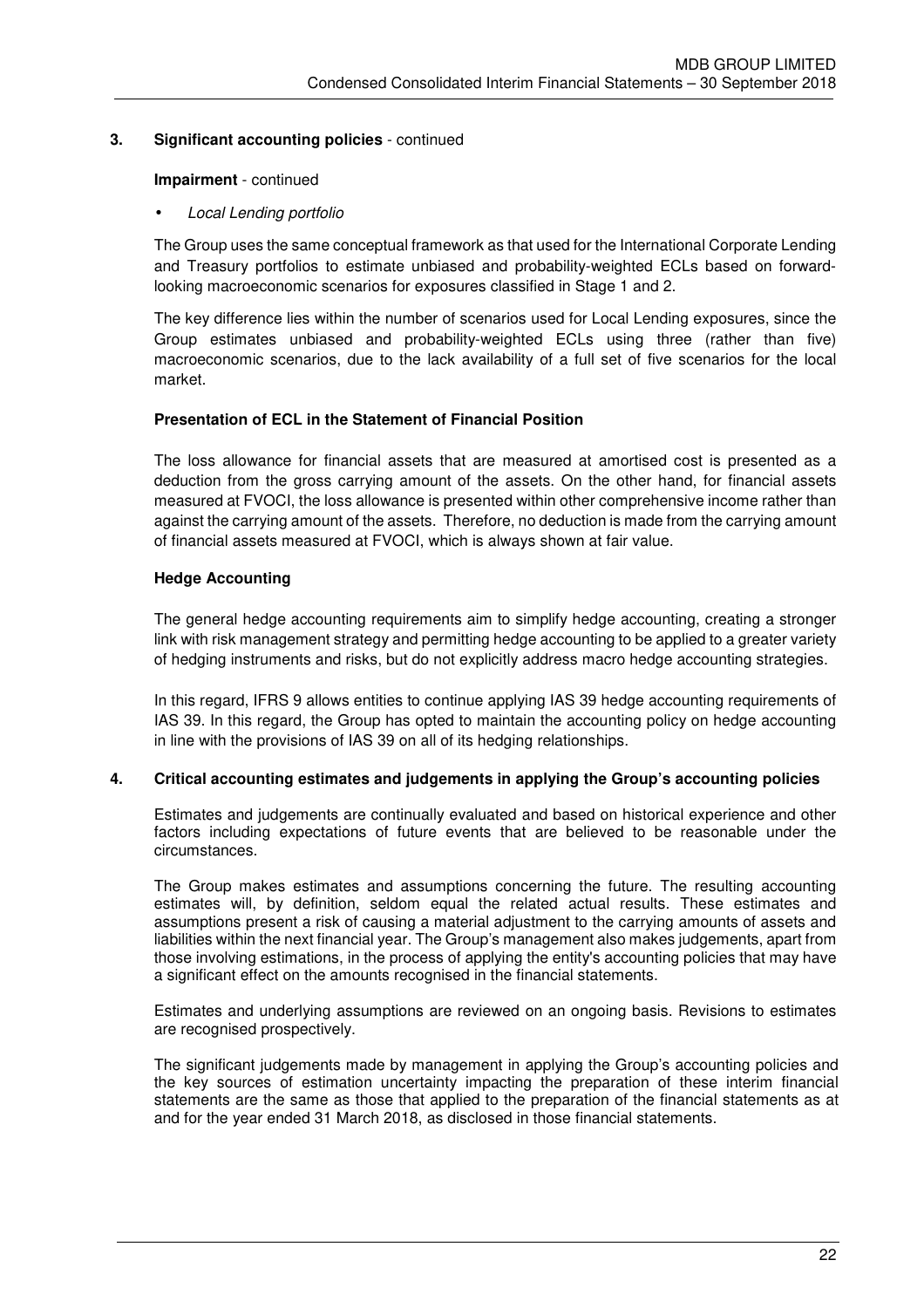### **5. Operating segments**

The Group has a single reportable segment represented by the investment in high credit quality collateralised instruments together with corporate lending and wealth management business. The Group's products and services and geographical areas are comparable to those as at 31 March 2018. Information about financial risks, credit concentration by sector and location, together with revenues from the single reportable segment can be obtained from the financial statements for the year ended 31 March 2018. The investment portfolio is spread across a large number of exposures diversified across the following categories: government, financial institutions and corporates.

### **6. Taxation**

Income tax expense is recognised based on management's best estimate of the weighted average annual income tax rate expected for the financial year applied to the pre-tax income of the interim period.

The effective consolidated tax rate in the financial period ended 30 September 2018 is attributable to the increase in deferred tax assets recognised in Malta on unutilised notional interest deduction and expected credit losses using a 35% effective tax rate. The effective consolidated tax rate in the financial period ended 30 September 2017 is mainly attributable to the deferred tax recognised, on the losses registered by MeDirect Belgium throughout this financial period, at a tax rate that is higher than the effective tax rate applicable on the profits generated by MeDirect Malta. Furthermore, throughout the financial period ended 30 September 2017, expenditure reflected in the accounting records of MeDirect Belgium in relation to its international corporate lending, that is reversed on consolidation, resulted in a lower effective tax rate.

## **7. Financial instruments**

*7.1 Reconciliation of the gross amount of financial assets at 31 March 2018 and 1 April 2018* 

|                                              | <b>IAS 39</b><br><b>Measurement</b><br>category | <b>IAS 39</b><br>Gross<br>amount | Reclassification         | Remeasurement            | <b>IFRS 9</b><br>Gross<br>amount | <b>IFRS 9</b><br><b>Measurement</b><br>category |                |
|----------------------------------------------|-------------------------------------------------|----------------------------------|--------------------------|--------------------------|----------------------------------|-------------------------------------------------|----------------|
|                                              |                                                 | €000                             | €000                     | €000                     | €000                             |                                                 |                |
| <b>Financial assets</b>                      |                                                 |                                  |                          |                          |                                  |                                                 |                |
|                                              | Amortised cost                                  |                                  |                          |                          |                                  |                                                 |                |
| <b>Balances with Central Banks</b>           | (Loans and receivables)                         | 103,543                          |                          | $\sim$                   | 103,543                          | Amortised cost                                  |                |
| Investments                                  |                                                 |                                  |                          |                          |                                  |                                                 |                |
| - Debt and other fixed income instruments    | <b>FVOCI</b>                                    | 560,245                          | (399, 347)               | $\overline{\phantom{a}}$ | 160,898                          | <b>FVOCI</b>                                    |                |
| - Debt and other fixed income instruments    | (Available-for-sale)                            |                                  | $\overline{\phantom{a}}$ | 399,347                  | 2,208                            | 401,555                                         | Amortised cost |
| Loans and advances to financial institutions | Amortised cost<br>(Loans and receivables)       | 113,654                          |                          | $\overline{\phantom{a}}$ | 113,654                          | Amortised cost                                  |                |
| Loans and advances to customers              | Amortised cost<br>(Loans and receivables)       | 1,724,354                        |                          | $\overline{\phantom{a}}$ | 1,724,354                        | Amortised cost                                  |                |
|                                              |                                                 | 2,501,796                        |                          | 2,208                    | 2,504,004                        |                                                 |                |

The differences in the measurement category and the gross amount of financial assets in accordance with IAS 39 and IFRS 9 at the date of initial application, 1 April 2018, are analysed through the following elements:

- Reclassifications, reflecting the movement of balances between categories of financial assets with no impact on shareholders' equity. There is no change to the carrying value of financial instruments as a result of reclassifications.

- Remeasurements, which are adjustments due to changes to the measurement bases, resulting in a change to the carrying value of the financial instrument, with a corresponding impact (net of tax) on shareholders' equity.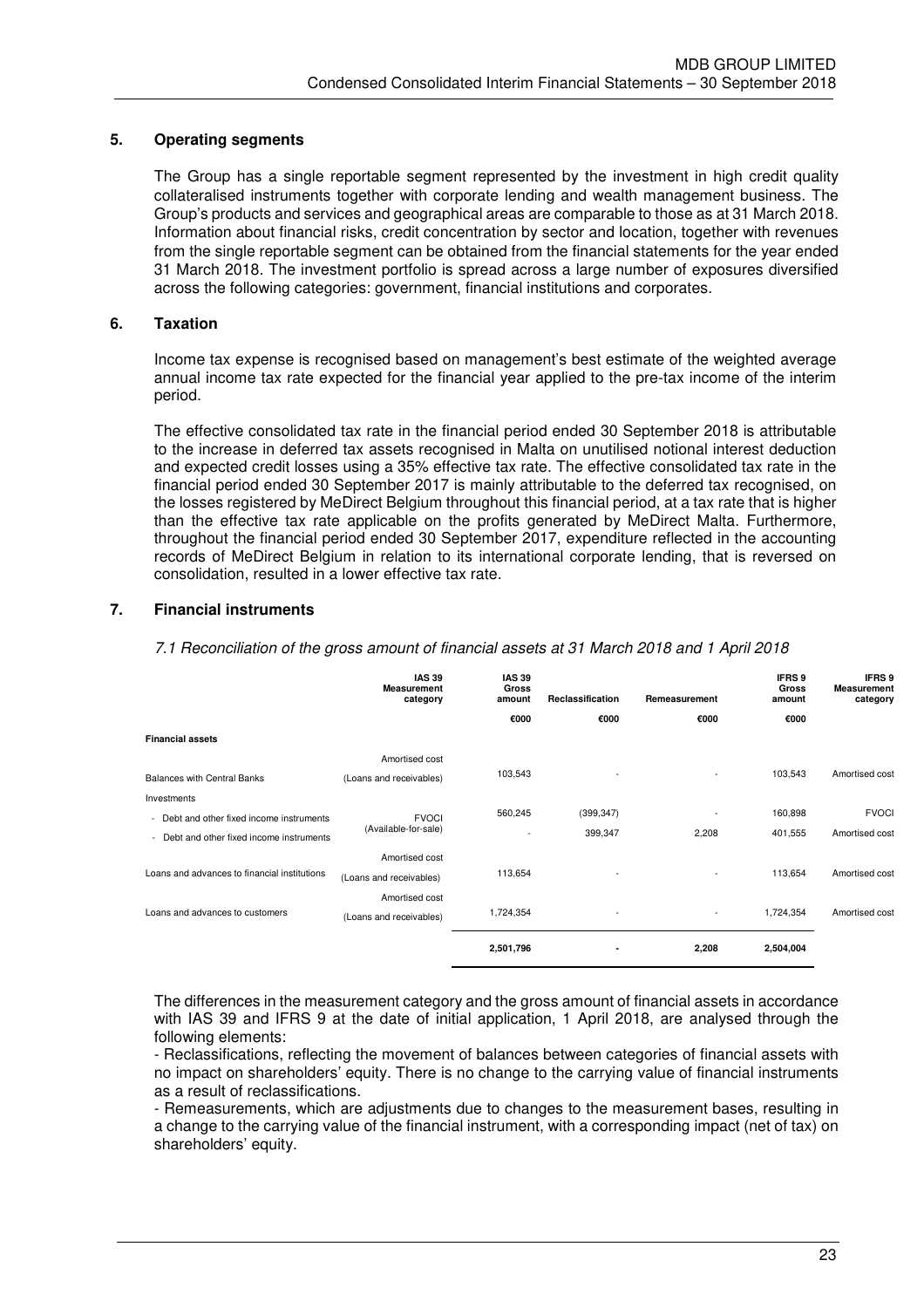#### 7.1 Reconciliation of gross amount of financial assets at 31 March 2018 and 1 April) - continued

Upon initial application of IFRS 9, the Group decided to split the debt securities, all of which were classified as available-for-sale financial instruments and measured at FVOCI under IAS 39, into two portfolios, in order to reflect the objective of the respective business models.

One portfolio of debt securities was reclassified to financial assets measured at amortised cost given that the Group considers that these debt securities are held within a business model whose objective is achieved through the collection of contractual cash flows, which represent SPPI.

The rest of the debt securities classified as available-for-sale under IAS 39 will continue to be measured at FVOCI under IFRS 9, since these are held within a business model whose objective is achieved by both collecting contractual cash flows, which represent SPPI, and selling financial assets.

There were no changes to the classification and measurement of financial liabilities.

#### *7.2 Reconciliation of impairment allowances under IAS 39 at 31 March 2018 to expected credit losses under IFRS 9 at 1 April 2018*

 The following table reconciles the impairment allowance as at 31 March 2018 measured in accordance with the IAS 39 incurred loss model to the new impairment allowance measured in accordance with the IFRS 9 expected loss model as at 1 April 2018:

|                                                                                                                    | <b>IAS 39</b><br>Impairment<br>allowance | Remeasurement | IFRS 9<br><b>Expected</b><br>credit losses |
|--------------------------------------------------------------------------------------------------------------------|------------------------------------------|---------------|--------------------------------------------|
|                                                                                                                    | €000                                     | €000          | €000                                       |
| <b>Measurement category</b>                                                                                        |                                          |               |                                            |
| Loans and receivables (IAS 39) /<br>Financial assets at amortised cost (IFRS 9)<br>Loans and advances to customers | 22,638                                   | 10,736        | 33,374                                     |
| Available-for-sale financial instruments (IAS 39) /<br>Financial assets at amortised cost (IFRS 9)<br>Investments  |                                          | 23            | 23                                         |
| Available-for-sale financial instruments (IAS 39) /<br>Financial assets at FVOCI (IFRS 9)<br>Investments           |                                          | 9             | 9                                          |
| Loan commitments and financial<br>guarantee contracts                                                              |                                          | 1,022         | 1,022                                      |
|                                                                                                                    | 22,638                                   | 11,790        | 34,428                                     |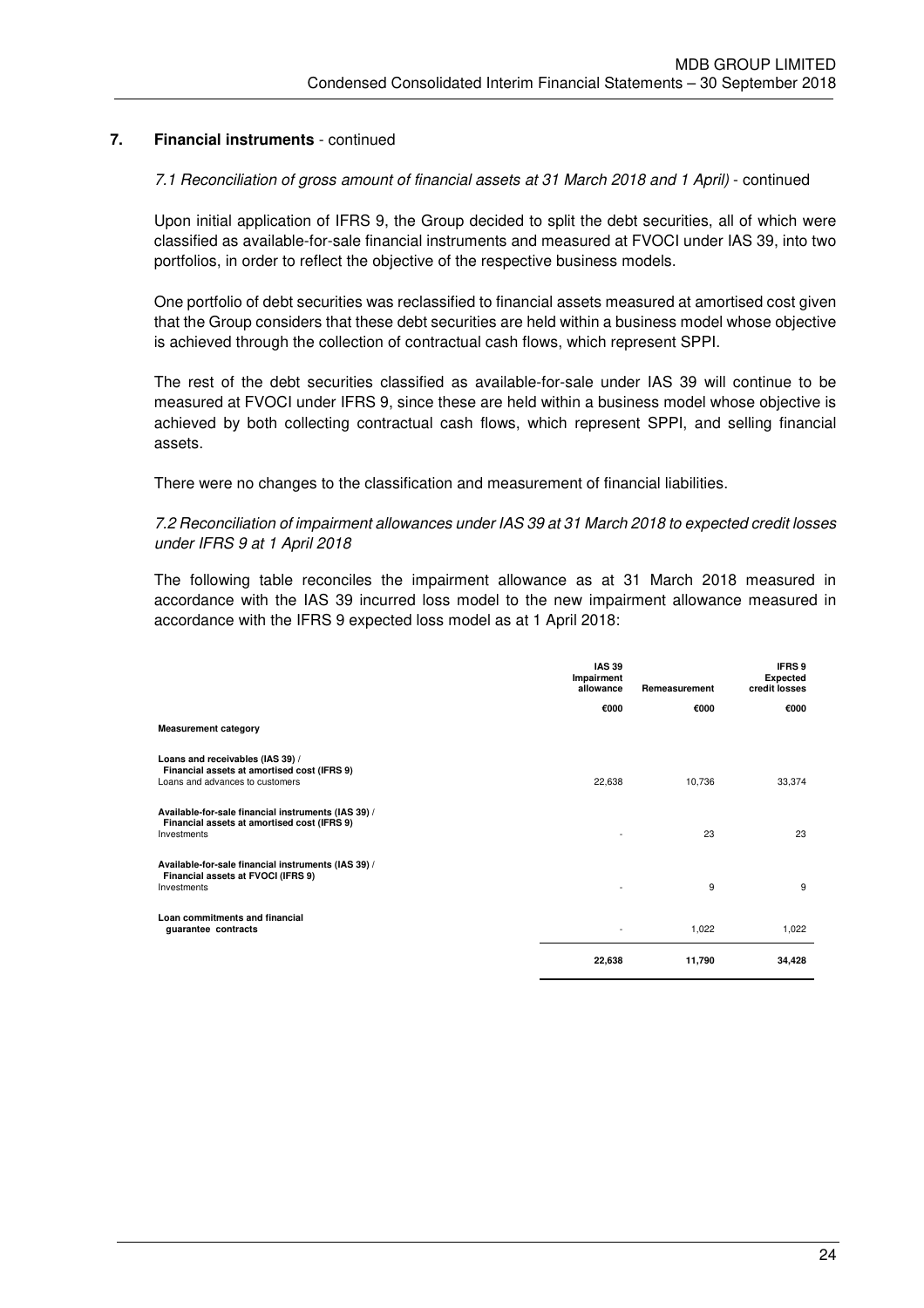*7.3 Summary of financial instruments to which the impairment requirements in IFRS 9 are applied* 

|                                                                                                                                                         |                      | At 30 September 2018 |                      | At 1 April 2018      |                  |                      |
|---------------------------------------------------------------------------------------------------------------------------------------------------------|----------------------|----------------------|----------------------|----------------------|------------------|----------------------|
|                                                                                                                                                         | Gross                | <b>Allowance</b>     | Net carrying         | <b>Gross</b>         | <b>Allowance</b> | Net carrying         |
|                                                                                                                                                         | amount               | for ECL              | amount               | amount               | for ECL          | amount               |
|                                                                                                                                                         | €000                 | €000                 | €000                 | €000                 | €000             | €000                 |
| Loans and advances to financial institutions<br>and customers at amortised cost<br>Investments and other financial assets<br>measured at amortised cost | 1,999,318<br>498,674 | 30,475<br>18         | 1,968,843<br>498,656 | 1,838,008<br>542,788 | 33,374<br>23     | 1,804,634<br>542,765 |
|                                                                                                                                                         |                      |                      |                      |                      |                  |                      |
| Investments measured at FVOCI                                                                                                                           | 142,482              | 5                    | 142,477              | 160,898              | 9                | 160,889              |
| Total gross amount on balance sheet                                                                                                                     | 2,640,474            | 30,498               | 2,609,976            | 2,541,694            | 33,406           | 2,508,288            |
| Commitments to extend credit, guarantees,<br>and similar commitments (excl. leases)                                                                     | 555,659              | 1,213                | 554,446              | 559,904              | 1,022            | 558,882              |
| Total nominal amount off-balance sheet <sup>1</sup>                                                                                                     | 555,659              | 1,213                | 554,446              | 559,904              | 1,022            | 558,882              |

## *7.4 Summary of credit risk by stage distribution and ECL coverage at 30 September 2018*

|                                                 |           | Gross carrying/nominal amount |         | <b>Allowance for ECL</b> |         |         |
|-------------------------------------------------|-----------|-------------------------------|---------|--------------------------|---------|---------|
|                                                 | Stage 1   | Stage 2                       | Stage 3 | Stage 1                  | Stage 2 | Stage 3 |
|                                                 | €000      | €000                          | €000    | €000                     | €000    | €000    |
| Loans and advances to financial institutions    |           |                               |         |                          |         |         |
| and customers at amortised cost                 | 1.579.694 | 356.890                       | 62.734  | 10.575                   | 6.092   | 13,808  |
| Investments and other financial assets measured |           |                               |         |                          |         |         |
| at amortised cost                               | 498,674   |                               | ٠       | 18                       |         |         |
| Investments measured at FVOCI                   | 142,482   |                               | ٠       | 5                        |         |         |
| Commitments to extend credit, guarantees,       |           |                               |         |                          |         |         |
| and similar commitments (excl. leases)          | 466.616   | 89.043                        |         | 744                      | 469     |         |
| At 30 September 2018                            | 2,687,466 | 445,933                       | 62,734  | 11,342                   | 6,561   | 13,808  |

l

 $<sup>1</sup>$  Represents the maximum amount at risk should the contracts be fully drawn upon and client default.</sup>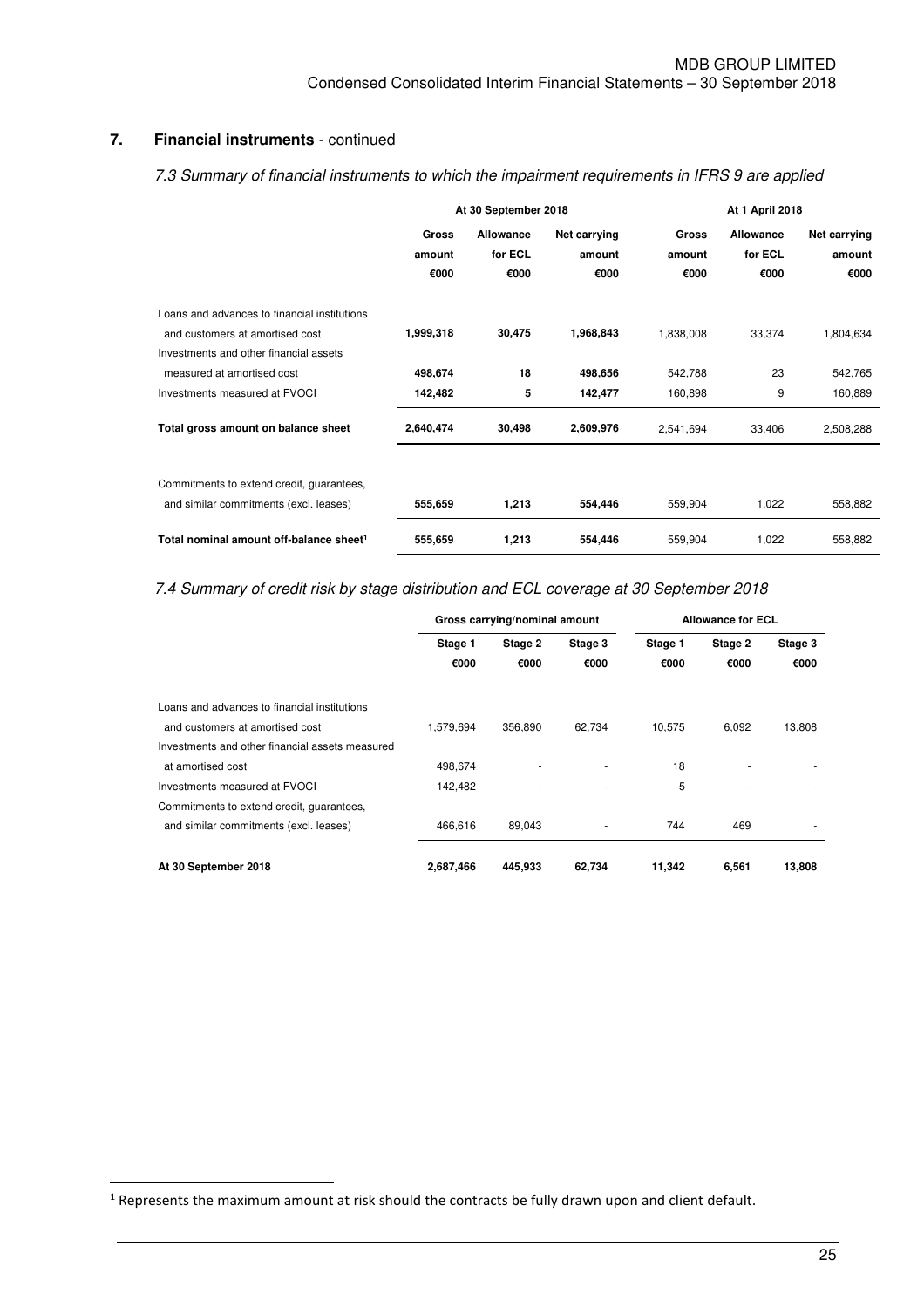*7.5 Reconciliation of movement in allowances for expected credit losses* 

|                                            | €000    |
|--------------------------------------------|---------|
| Period ended 30 September 2018             |         |
| At 1 April 2018                            | 34.428  |
| ECL income statement charge for the period | 4.600   |
| Assets written off                         | (7,759) |
| Exchange and other movements               | 442     |
| At 30 September 2018                       | 31.711  |

The Group was notified on 30 November 2018 that a debtor client had entered into an agreement that is expected to lead to the successful disposal of its business during the first quarter of 2019. The reported price at which this disposal is expected to occur would lead to the recovery, in total or to a material extent, of credit losses amounting to  $\epsilon$ 3.5 million that have been recognised by the Group in earlier accounting periods on the account in question; and of unaccrued interest due thereon. The Group is awaiting further information to enable it to better assess the favourable impact of this transaction, which will be reflected in its results for the full financial year ending on 31 March 2019.

#### *7.6 Fair value measurement*

'Fair value' is the price that would be received to sell an asset or paid to transfer a liability in an orderly transaction between market participants at the measurement date in the principal or, in its absence, the most advantageous market to which the Group has access at that date. The fair value of a liability reflects its non-performance risk.

When available, the Group measures the fair value of an instrument using quoted price in an active market for that instrument. A market is regarded as active if the transactions for the asset or liability takes place with sufficient frequency and volume to provide pricing information on an ongoing basis. The judgement as to whether a market is active may include, but is not restricted to, the consideration of factors such as the magnitude and frequency of trading activity, the availability of prices and the size of bid/offer spreads.

If there is no quoted price in an active market, then the Group uses valuation techniques that maximise the use of relevant observable inputs and minimise the use of unobservable inputs. The chosen valuation technique incorporates all of the factors that market participants would take into account in pricing a transaction.

If an asset or a liability measured at fair value has a bid price and an ask price, then the Group measures assets and long positions at a bid price and liabilities and short positions at an ask price.

#### 7.6.1 Fair value hierarchy

The Group measures fair values using the following fair value hierarchy that reflects the significance of the inputs used in making the measurements:

- Level 1: inputs that are quoted market prices (unadiusted) in active markets for identical instruments.
- Level 2: inputs other than quoted market prices included within Level 1 that are observable either directly (i.e. as prices) or indirectly (i.e. derived from prices). This category includes instruments valued using: quoted market prices in active markets for similar instruments; quoted prices for identical or similar instruments in markets that are considered less than active; or other valuation techniques where all significant inputs are directly or indirectly observable from market data. Financial instruments which are generally included in this category include over-the-counter derivatives where the fair value is based on observable inputs.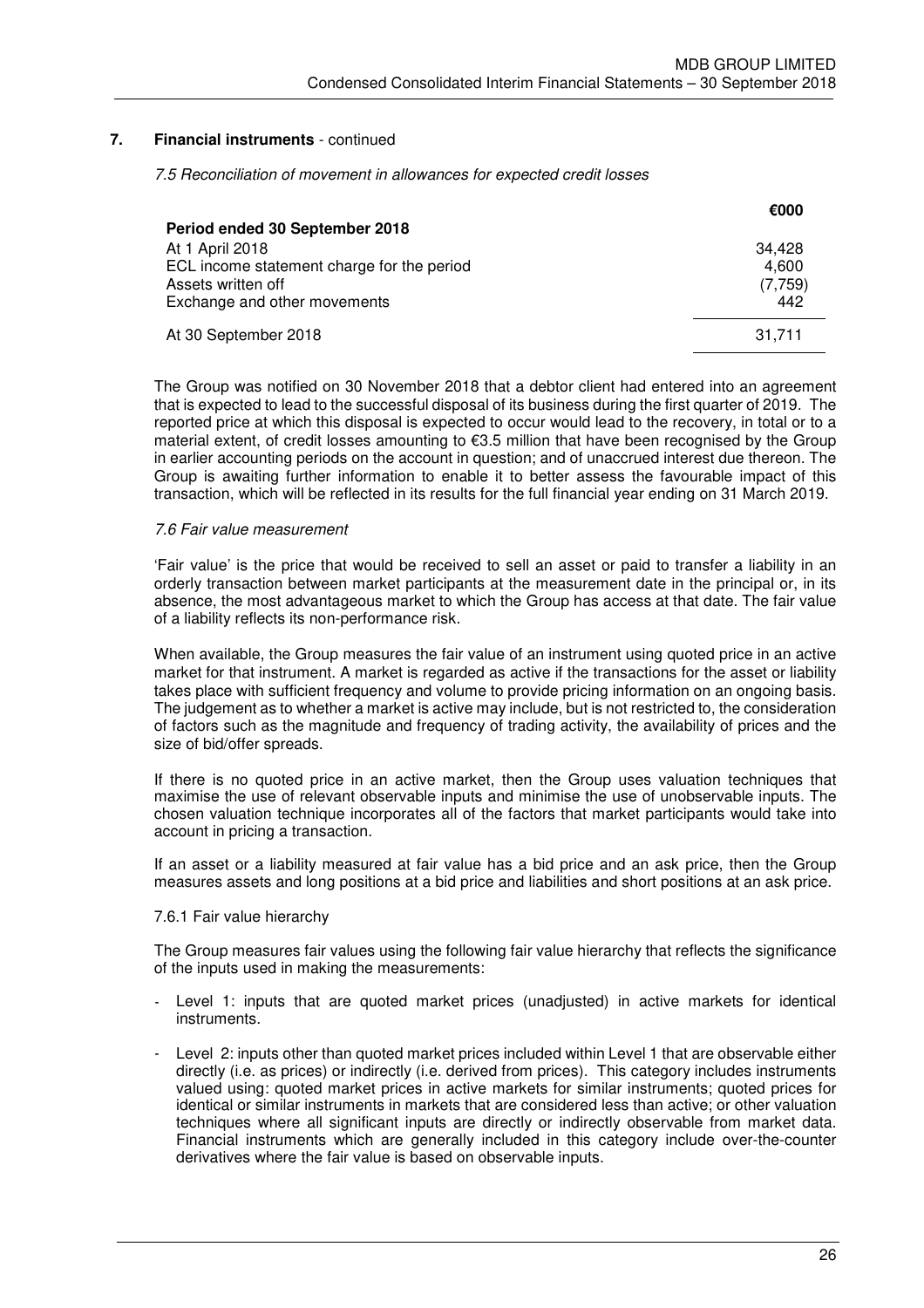#### *7.6 Fair value measurement* - continued

Level 3: inputs that are unobservable. This category includes all instruments for which the valuation technique includes inputs not based on observable data and the unobservable inputs have a significant effect on the instrument's valuation. This category includes instruments that are valued based on quoted prices for similar instruments for which significant unobservable adjustments or assumptions are required to reflect differences between the instruments.

#### 7.6.2 Use of valuation techniques

In the event that the market for a financial instrument is not active, a valuation technique is used. Valuation techniques may incorporate assumptions about factors that other market participants would use in their valuations, including:

- the likelihood and expected timing of future cash flows on the instrument:
- selecting an appropriate discount rate for the instrument; and
- judgement to determine what model to use to calculate fair value in areas where the choice of valuation model is particularly subjective.

A range of valuation techniques is employed, dependent on the instrument type and available market data. Most valuation techniques are based upon discounted cash flow analyses, in which expected future cash flows are calculated and discounted to present value using a discounting curve. Prior to considering credit risk, the expected future cash flows may be known, as would be the case for the fixed leg of an interest rate swap, or may be uncertain and require projection, as would be the case for the floating leg of an interest rate swap. Projection utilises market forward curves, if available.

Assumptions and inputs used in valuation techniques include risk-free and benchmark interest rates, credit spreads and other premiums used in estimating discount rates, bond and foreign currency exchange rates and expected price volatilities and correlations.

The objective of valuation techniques is to arrive at a fair value measurement that reflects the price that would be received to sell the asset or paid to transfer the liability in an orderly transaction between market participants at the measurement date.

The Group uses widely recognised valuation models for determining the fair value of common and simple financial instruments, such as interest rate and currency swaps that use only observable market data and require minimal management judgement and estimation.

Fair value of investment securities in inactive markets are based on:

- quoted prices of similar instruments, performing numerical procedures such as interpolation when input values do not directly correspond to the most active market trade parameters; or
- price quotations in respect of orderly transactions between market participants provided by reputable dealers.

#### 7.6.3 Financial instruments measured at fair value

The following table analyses financial instruments measured at fair value at the end of the reporting period, by the respective levels within the fair value hierarchy into which the respective fair value measurement is categorised. The fair value amounts are based on the carrying amounts reflected in the condensed consolidated interim statement of financial position.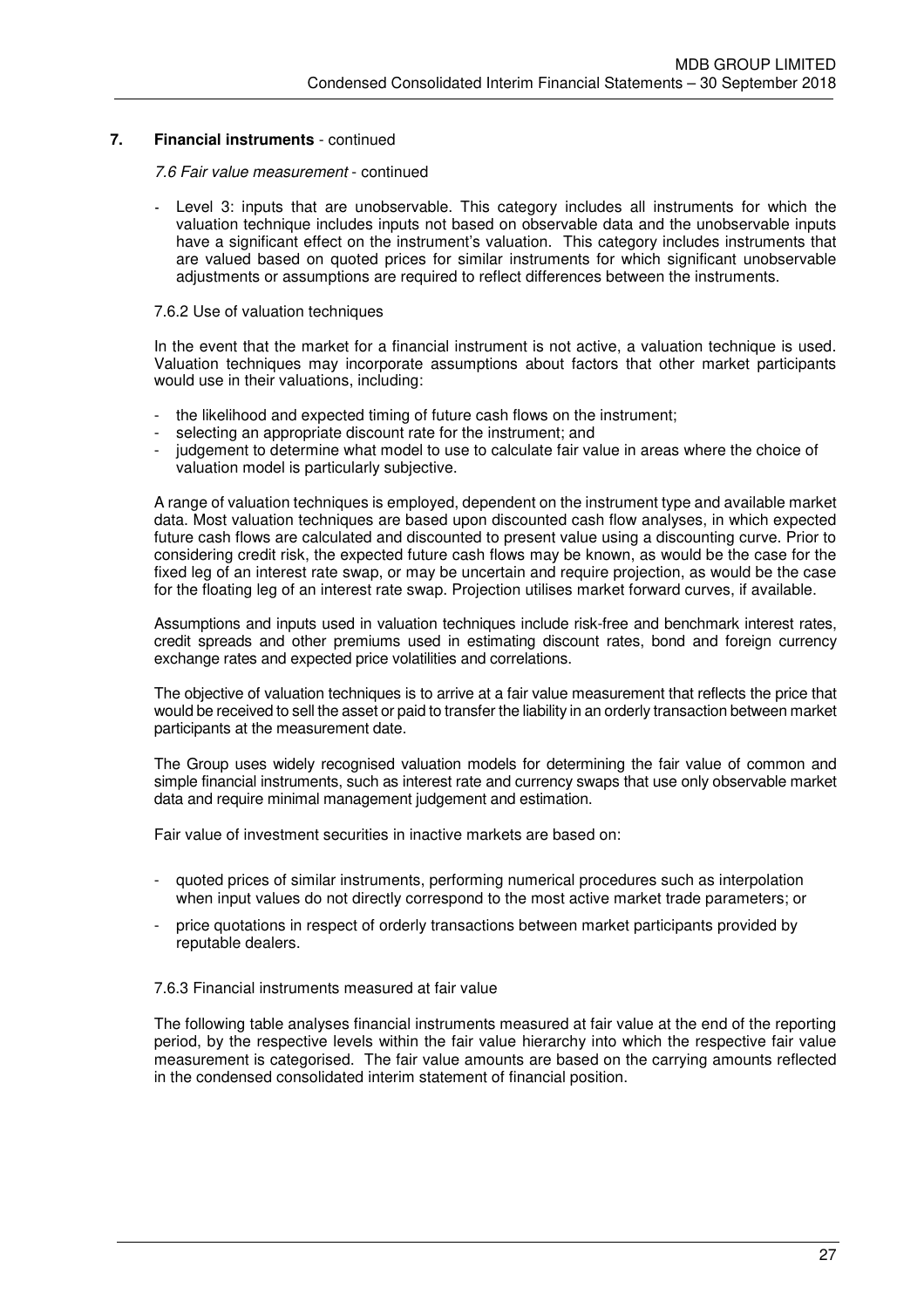*7.6 Fair value measurement* – continued

7.6.3 Financial instruments measured at fair value - continued

| <b>MDB Group</b>                                                            | Level 1<br>€000 | Level <sub>2</sub><br>€000 | Level <sub>3</sub><br>€000 | Total<br>€000        |
|-----------------------------------------------------------------------------|-----------------|----------------------------|----------------------------|----------------------|
| As at 30 September 2018<br><b>Assets</b><br>Investments                     |                 |                            |                            |                      |
| - FVOCI financial assets<br>Derivative financial instruments                | 142,477         | 1,046                      | $\overline{\phantom{0}}$   | 142,477<br>1,046     |
| <b>Total financial assets</b>                                               | 142,477         | 1,046                      |                            | 143,523              |
| <b>Liabilities</b><br>Derivative financial instruments                      |                 | 2,297                      |                            | 2,297                |
| <b>Total financial liabilities</b>                                          |                 | 2,297                      |                            | 2,297                |
|                                                                             |                 |                            |                            |                      |
|                                                                             |                 |                            |                            |                      |
| <b>MDB Group</b>                                                            | Level 1<br>€000 | Level <sub>2</sub><br>€000 | Level <sub>3</sub><br>€000 | <b>Total</b><br>€000 |
| As at 31 March 2018<br><b>Assets</b>                                        |                 |                            |                            |                      |
| Investments<br>- FVOCI financial assets<br>Derivative financial instruments | 560,245         | 470                        |                            | 560,245<br>470       |
| <b>Total financial assets</b>                                               | 560,245         | 470                        |                            | 560,715              |
|                                                                             |                 |                            |                            |                      |
| <b>Liabilities</b><br>Derivative financial instruments                      |                 | 3,581                      |                            | 3,581                |

As at 30 September 2018 and at 31 March 2018 the fair value of the FVOCI financial assets represents the closing bid price quoted in an active market.

Level 2 instruments principally comprise derivatives held for risk management that are fair valued based on valuation models with the key methodology utilised comprising the calculation of the net present value of a series of expected cash flows, taking into account the different terms of each specific contract/instrument (discounted cash flow approach). These models use as their basis independently sourced market parameters including, for example, interest rate yield curves. Market parameters are either directly observable or are implied from observable instrument prices. The model may perform numerical procedures in respect of pricing such as interpolation when input values do not directly correspond to the most active market trade parameters.

#### 7.6.4 Transfers between levels

The Group recognises transfers between levels of the fair value hierarchy as of the end of the reporting period during which the transfer has occurred.

There were no transfers between Level 1 and Level 2 of the fair value hierarchy during the period from 1 April 2018 to 30 September 2018 and during the financial year ended 31 March 2018.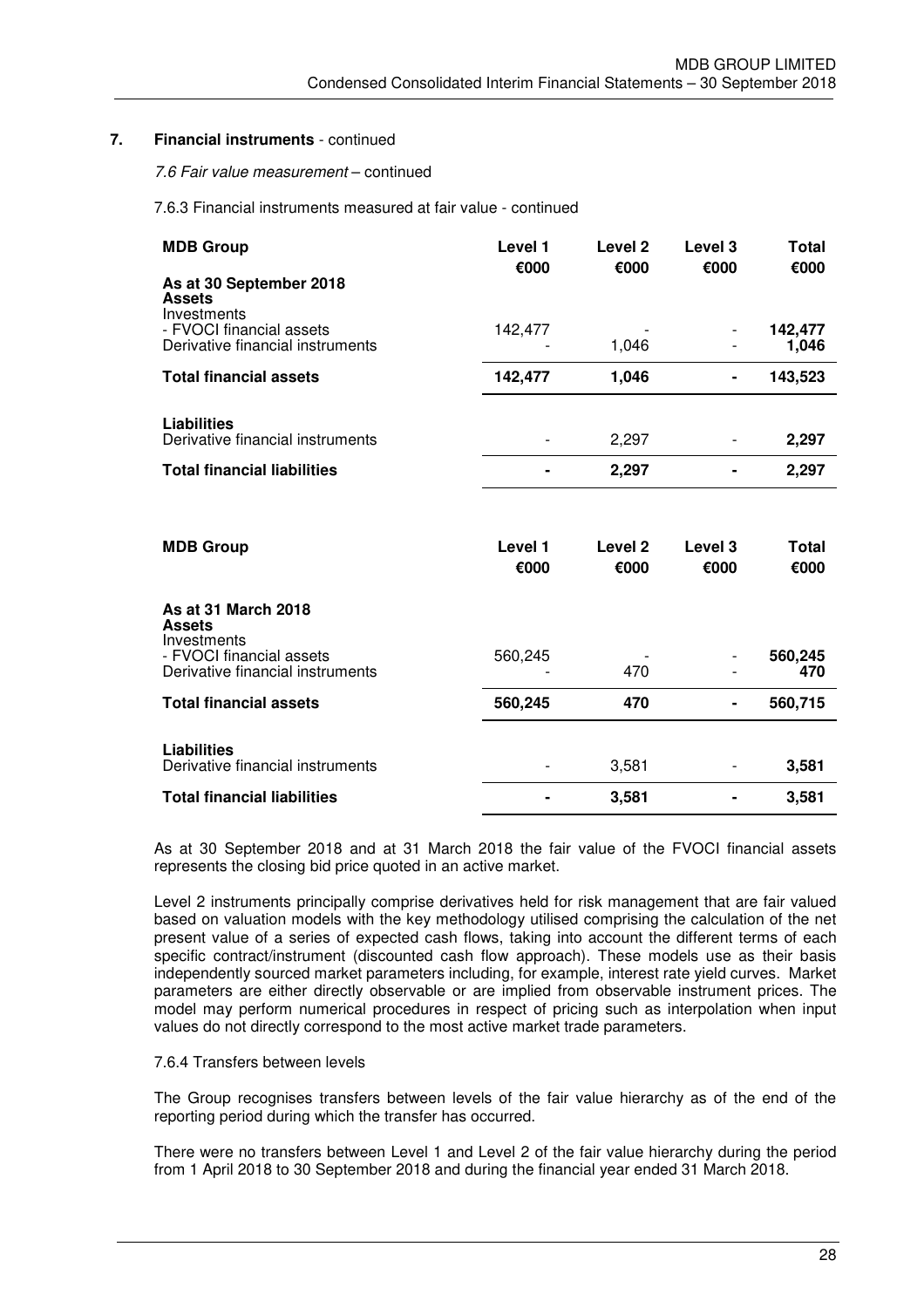#### *7.7 Financial instruments not measured at fair value*

The following table sets out the fair values of financial instruments not measured at fair value and analyses them by the respective level within the fair value hierarchy into which the respective fair value measurement is categorised. This table includes only financial instruments in respect of which fair value is estimated to be materially different than the carrying amounts.

| <b>MeDirect Malta Group</b>                                     |                 |                            |                          | <b>Total</b>         | <b>Total</b><br>carrying |
|-----------------------------------------------------------------|-----------------|----------------------------|--------------------------|----------------------|--------------------------|
| As at 30 September 2018                                         | Level 1<br>€000 | Level <sub>2</sub><br>€000 | Level 3<br>€000          | fair values<br>€000  | amount<br>€000           |
|                                                                 |                 |                            |                          |                      |                          |
| <b>Assets</b><br>Investments<br>Loans and advances to customers | 400,141         | 1,257,729                  |                          | 400,141<br>1,257,729 | 402,339<br>1,257,464     |
| <b>Total financial assets</b>                                   | 400,141         | 1,257,729                  |                          | 1,657,870            | 1,659,803                |
| <b>Liabilities</b><br>Subordinated liabilities                  | 69,130          |                            |                          | 69,130               | 66,876                   |
| <b>Total financial liabilities</b>                              | 69,130          |                            |                          | 69,130               | 66,876                   |
| As at 31 March 2018                                             |                 |                            |                          |                      |                          |
| <b>Assets</b><br>Loans and advances to customers                |                 | 1,149,073                  | $\overline{\phantom{0}}$ | 1,149,073            | 1,151,819                |
| <b>Total financial assets</b>                                   | $\blacksquare$  | 1,149,073                  | ۰                        | 1,149,073            | 1,151,819                |
| <b>Liabilities</b><br>Subordinated liabilities                  | 70,309          |                            |                          | 70,309               | 66,949                   |
| <b>Total financial liabilities</b>                              | 70,309          |                            |                          | 70,309               | 66,949                   |

The Level 1 fair values reflected in the preceding tables consist of quoted market prices of debt securities issued which are traded in active markets.

The Level 2 fair value disclosures mainly comprise price quotations in respect of internationally traded loans and advances, consisting of the Group's international loan book with foreign corporates.

The Group's financial instruments not measured at fair value comprise balances with Central Banks, loans and advances to financial institutions and customers, debt securities and amounts owed to financial institutions and customers. The fair values of these financial assets and liabilities are not disclosed given that the carrying amount is a reasonable approximation of fair value because these are either re-priced to current market rates frequently or are short-term in nature.

'Loans and advances to financial institutions' amounting to €111.4 million (31 March 2018: €113.6 million) which represent 100% of all loans and advances to financial institutions, re-price or mature in less than one year; hence their fair value is not deemed to differ materially from their carrying amount at the reporting date.

Loans and advances to customers forming part of the international lending book amounting to  $\epsilon$ 537 million (31 March 2018: €468 million), net of expected credit losses, have not been reflected in the preceding tables. These mainly re-price within three months; hence their fair value is not deemed to differ materially from their carrying amount at the reporting date.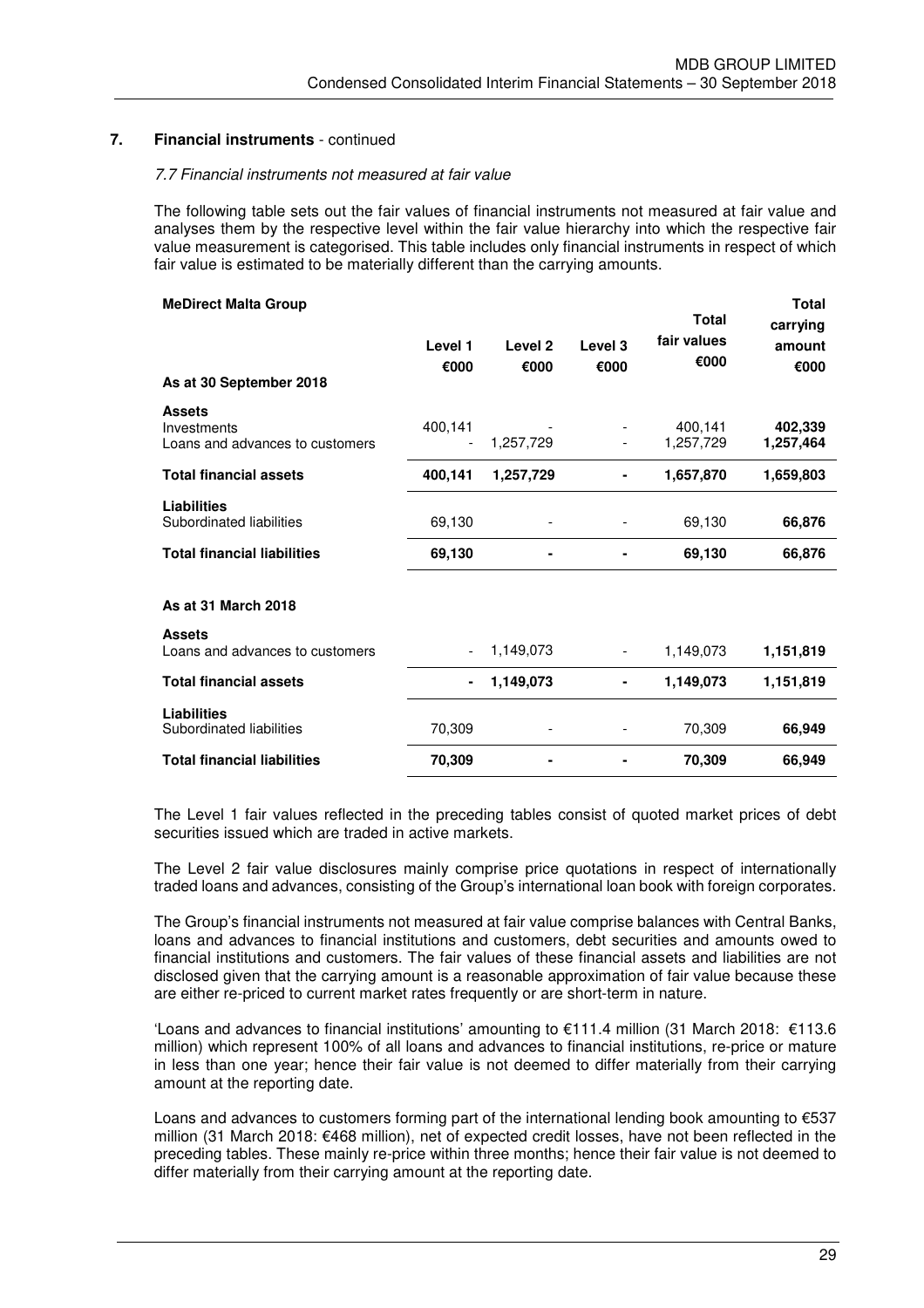#### *7.7 Financial instruments not measured at fair value* - continued

The carrying amount for local loans and advances to customers amounting to €62.6 million (31 March 2018: €81.5 million) approximates their fair value because these loans are re-pricable at the Group's discretion.

All trade receivables amounting to €0.4 million (31 March 2018: €2.7 million) are stated net of specific impairment allowance, within loans and advances to customers. Hence their fair value is not deemed to differ materially from their carrying amount at the reporting date.

Fair values are estimated using discounted cash flows, applying market rates. These estimates are considered Level 2 fair value estimates.

The majority of the 'Amounts owed to financial institutions' of the Group amounting to  $\epsilon$ 248.1 million (31 March 2018: €126.4 million) and 'Amounts owed to customers' of the Group amounting to  $€1.3$ billion (31 March 2018: €1.5 billion), sourced from the Maltese and Belgian markets, re-price or mature in less than one year; hence their fair value is not deemed to differ materially from their carrying amount at the reporting date. Fair values of these liabilities are estimated using discounted cash flows, applying current rates offered for deposits of similar remaining maturities. These are considered Level 2 fair value estimates. The fair value of a demand deposit is not less than the amount payable on demand, discounted from the first date on which the amount payable is required to be paid.

#### **8. Capital and reserves**

#### *Share capital*

|                                                                                               | 30 September<br>2018<br>No. | 31 March<br>2018<br>No. |
|-----------------------------------------------------------------------------------------------|-----------------------------|-------------------------|
| Issued and fully paid up:<br>Ordinary 'A' shares of €1 each<br>Ordinary 'B' shares of €1 each | 56,406,546                  | 56,406,546              |
|                                                                                               | 56,406,547                  | 56,406,547              |

At 30 September 2018 and 31 March 2018, the authorised share capital consisted of 100,000,000 ordinary shares of €1 each.

 *Movement in issued share capital* 

|                                     | <b>Period from</b> |            |
|-------------------------------------|--------------------|------------|
|                                     | 1 April to         | Year ended |
|                                     | 30 September       | 31 March   |
|                                     | 2018               | 2018       |
|                                     | €000               | €000       |
| At beginning and end of period/year | 55,738             | 55,738     |

Issued share capital is stated net of share issue expenses amounting to €0.7 million.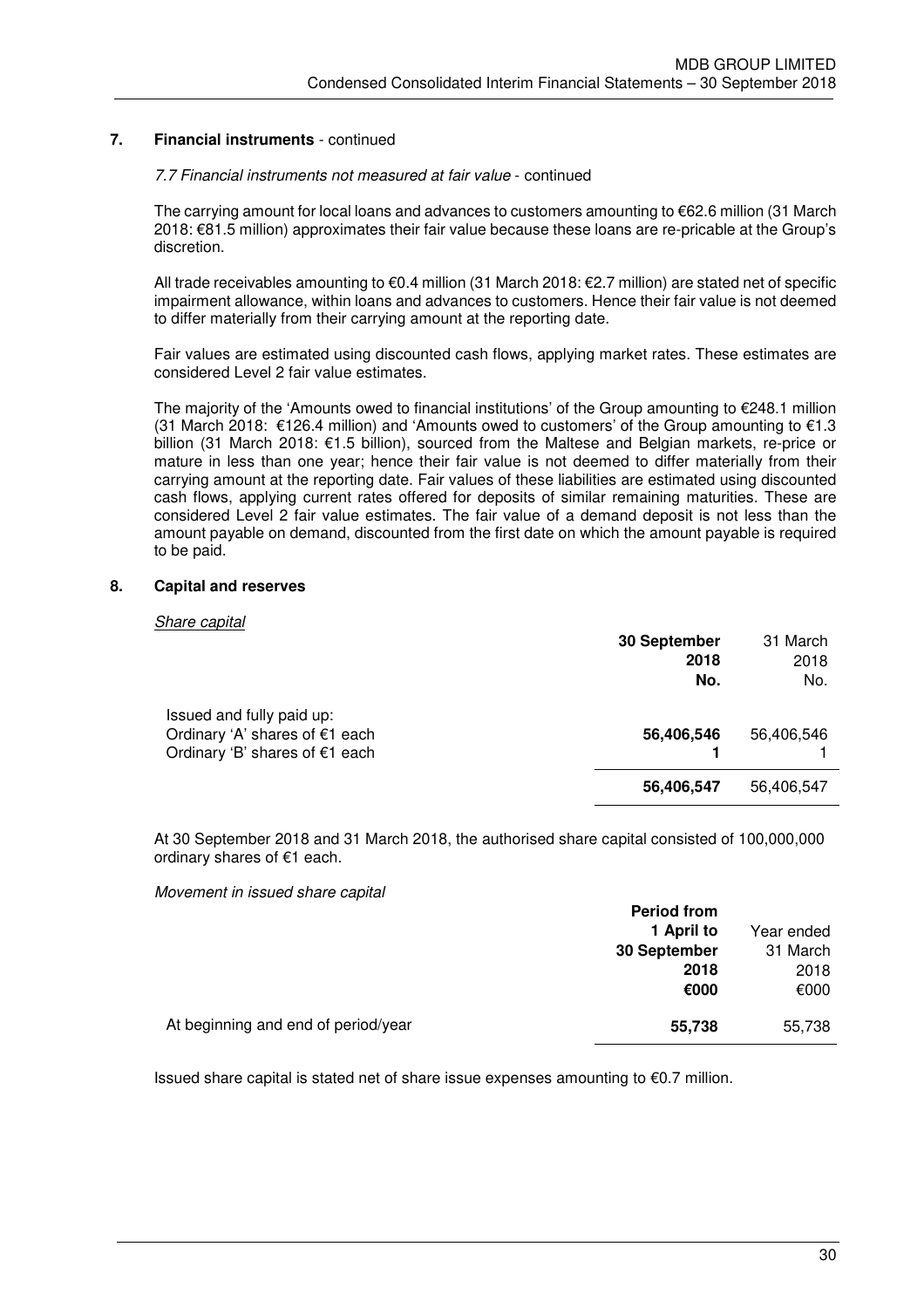## **8. Capital and reserves** - continued

#### *Rights and entitlements attached to ordinary shares*

The holders of the Ordinary 'A' shares shall be entitled to receive dividends as declared from time to time and are entitled to one vote per share in general meetings of the Company. Ordinary 'B' shareholders are not entitled to vote and do not carry any dividend entitlement. The holders of the Ordinary 'A' shares and the holders of the Ordinary 'B' shares shall be equally entitled to receive notice of general meetings of the Company.

#### *Share premium*

Share premium as at the reporting date represents the issue of shares in prior periods as follows:

|                   | Original<br>number | Premium   | Share premium |          |  |
|-------------------|--------------------|-----------|---------------|----------|--|
|                   | of shares          | per share | 30 September  | 31 March |  |
|                   |                    |           | 2018          | 2018     |  |
| <b>Issue date</b> |                    | €         | €000          | €000     |  |
| 5 August 2009     | 39,520,969         | 0.3407    | 13,464        | 13,464   |  |
| 31 March 2010     | 1,214,991*         | 0.2400    | 292           | 292      |  |
|                   |                    |           | 13,756        | 13,756   |  |
|                   |                    |           |               |          |  |

*\*Converted to one share on 27 June 2014*

#### *Shareholders' contributions*

The terms and conditions of the contributions granted by Medifin Finance Limited render this instrument equity in nature in accordance with the requirements of IAS 32: Financial Instruments - Presentation:

- The Company has no obligation to bear any servicing cost or transfer any economic benefits of any kind to the Contributor or any other person in return; and
- The Company has no obligation to repay the contributions.

The contributions are eligible as own funds in terms of the Capital Requirements Regulation.

#### *Reserve for general banking risks*

Banking Rule ("BR") 09 issued by the MFSA requires banks in Malta to hold additional reserves for general banking risks in respect of non-performing loans. This reserve is required to be funded from retained earnings. As at 30 September 2018, the reserve for general banking risks of the Group was equivalent to €1.9 million (31 March 2018: €1.7 million). This reserve, which is distributable subject to the formal consent of the Banking Regulator, represents 100% of the regulatory allocation by virtue of paragraph 38 of the Banking Rule.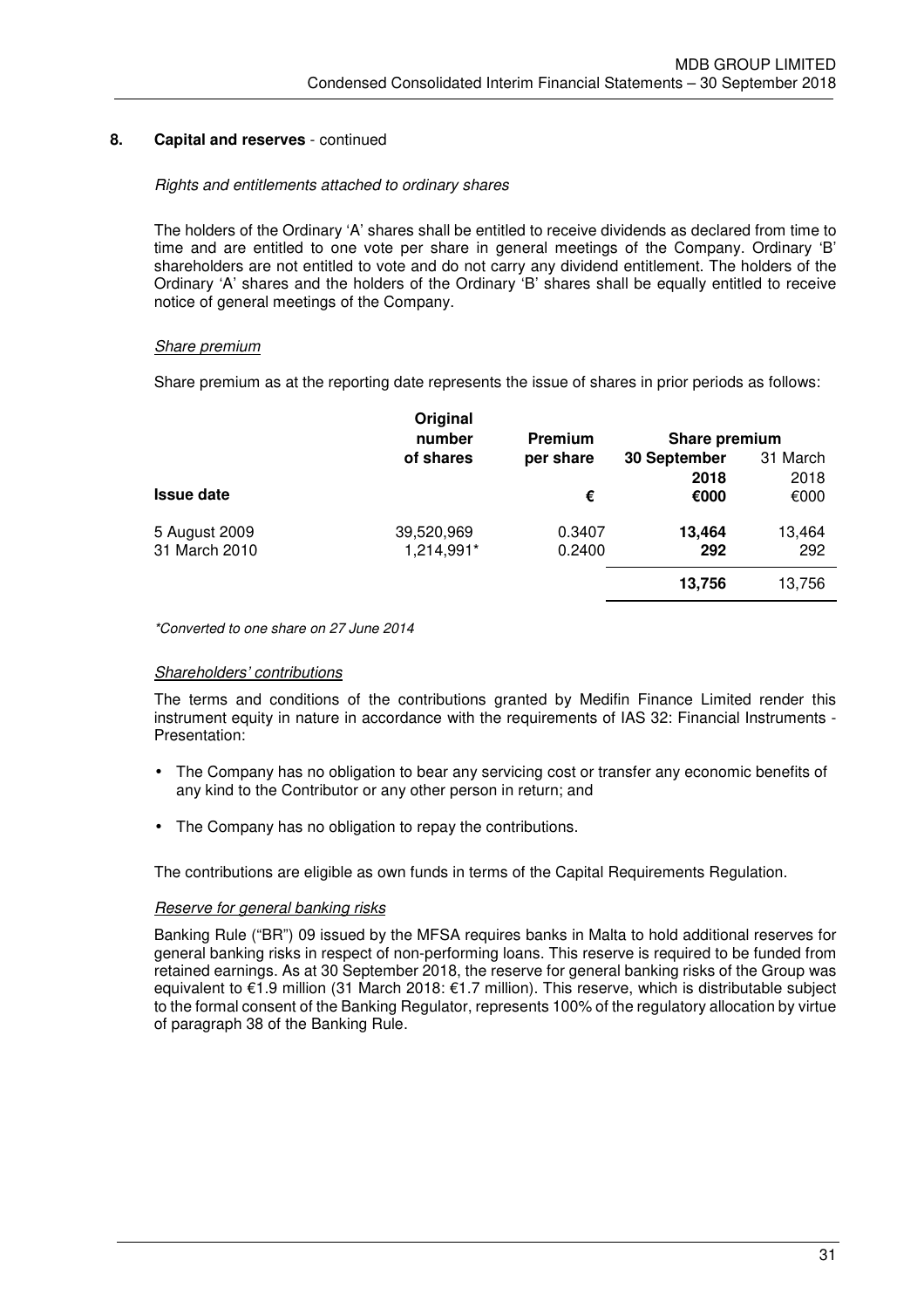#### **8. Capital and reserves** - continued

#### *Other reserves:*

#### a) Fair value reserve

The fair value reserve of the Group amounting to negative €0.4 million (31 March 2018: negative €1.9 million) is attributable to the cumulative net change in the fair value of FVOCI financial assets, excluding impairment losses, until the investment is derecognised, net of deferred taxation.

#### b) Legal reserve

 According to Article 319 of the Company Code in Belgium, at least 5% of the retained earnings of MeDirect Belgium should be set aside as a statutory legal reserve until this reserve is equivalent to 10% of the capital of MeDirect Belgium. This statutory legal reserve was equivalent to €77 thousand as at 30 September 2018 and 31 March 2018.

c) Adjustment on acquisition of non-controlling interest in subsidiary

 On 6 May 2015, the Group entered into an agreement to acquire the remaining 35% shareholding of Charts Investment Management Service Limited for a cash consideration of €1.7 million, of which €0.2 million was contingent upon the achievement of certain predefined targets. The contingent consideration has been deemed to have materialised in 2018 and was paid in May 2018. The subsidiary was principally engaged in providing stockbroking and corporate finance services and other authorised investment services under a Category 3 licence.

As a result of the acquisition of the non-controlling interest, during the financial year ended 31 March 2016, the carrying amount of the non-controlling interest of  $\epsilon$ 0.4 million has been derecognised. The difference between proceeds and the carrying amount of the non-controlling interest has been reflected as an adjustment to equity.

#### *Dividends*

All reserves at the reporting date, except for the Company's retained earnings and the shareholders' contribution, are non-distributable.

By virtue of a shareholders' resolution dated 30 May 2018, MDB Group Limited approved and paid an interim dividend of €7.23 million.

#### **9. Contingent liabilities and commitments**

#### **Guarantee obligations**

 As at 30 September 2018, the Group held cash secured guarantee obligations amounting to €8.6 million (31 March 2018: €5.2 million).

#### **Transfer of tax losses in Belgium**

The tax authorities in Belgium are currently reviewing the transfer of tax losses from the former Belgian branch of MeDirect Malta to MeDirect Belgium amounting to €12.3 million and will likely challenge the transfer of these losses. As at 30 September 2018 the Group has a deferred tax asset of €3.2 (31 March 2018: €3.1 million) in relation to the unutilised tax losses of MeDirect Belgium. On the basis of specialist advice obtained from a number of independent tax advisors in Belgium, the Group is confident that this transfer of tax losses was justified and believe that no adjustment to the deferred tax asset is deemed necessary at the end of the reporting period as it is of the opinion that the position of the Group will be ultimately upheld.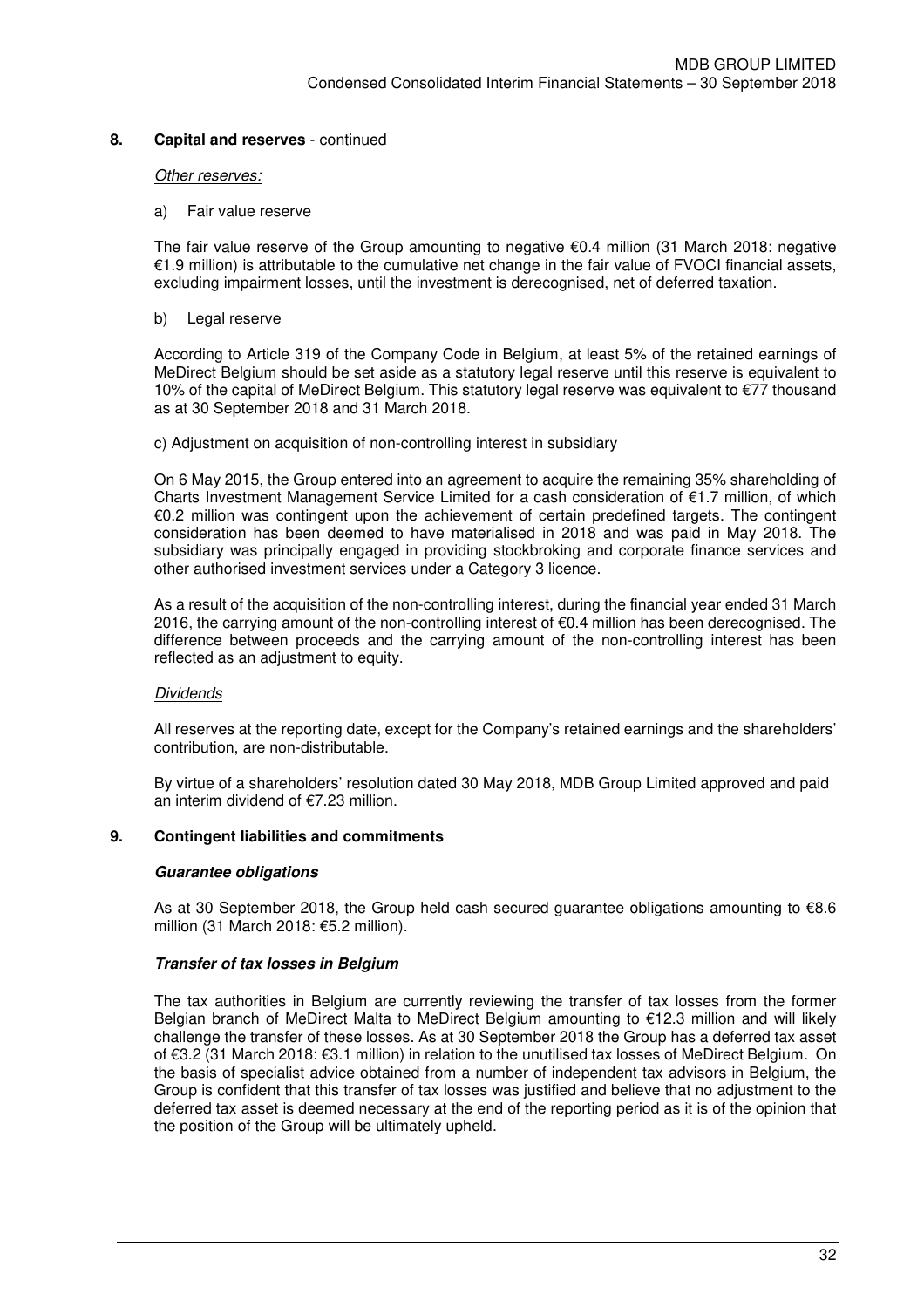## **9. Contingent liabilities and commitments** - continued

#### **Non-cancellable operating lease commitments**

 As at the reporting date, the future minimum lease payments under non-cancellable operating lease agreements amount to €6.8 million (31 March 2018: €7.5 million).

#### **Commitments to lend**

 Commitments to lend represent undrawn formal standby facilities, credit facilities and other similar commitments to lend. As at 30 September 2018, undrawn facilities on term loans amounted to €52.5 million (31 March 2018: €74.7 million). In addition the Group had commitments amounting to €433.4 million (31 March 2018: €361.8 million) under revolving credit facilities.

## **10. Related party transactions**

There were no significant transactions with related parties during the six month period ended 30 September 2018 which would significantly alter the balances with related parties from those disclosed in the annual report for the year ended 31 March 2018.

## **11. Events after the reporting date**

The Group was notified on 30 November 2018 that a debtor client had entered into an agreement that is expected to lead to the successful disposal of its business during the first quarter of 2019. The reported price at which this disposal is expected to occur would lead to the recovery, in total or to a material extent, of credit losses amounting to €3.5 million that have been recognised by the Group in earlier accounting periods on the account in question; and of unaccrued interest due thereon. The Group is awaiting further information to enable it to better assess the favourable impact of this transaction, which will be reflected in its results for the full financial year ending on 31 March 2019.